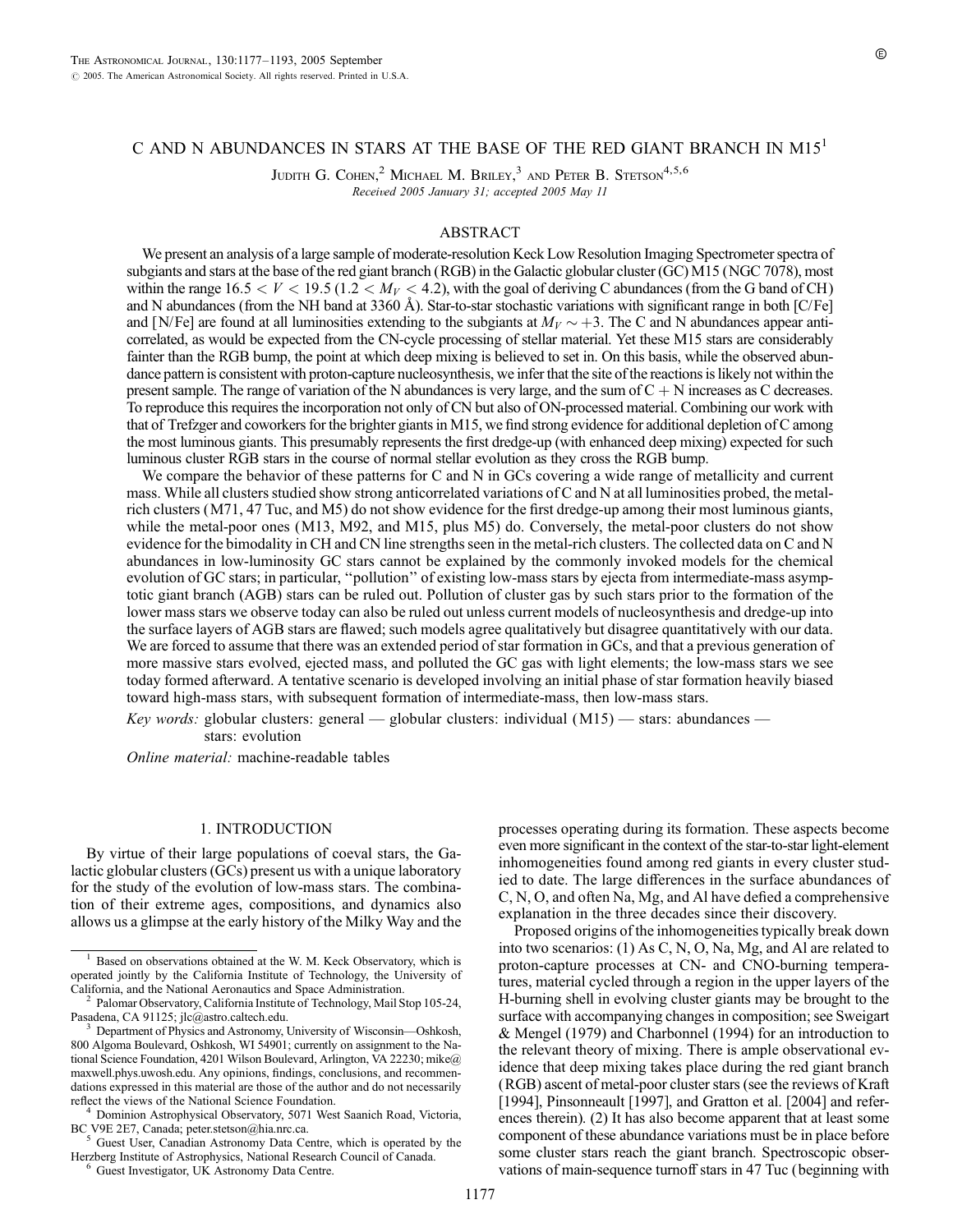Hesser [1978]; see Cannon et al. [1998] and Briley et al. [2004b] and references therein) demonstrate this. Our own work with large samples of low-luminosity stars in M71 (Cohen 1999; Briley & Cohen 2001; Ramírez & Cohen 2002) and M13 (Briley et al. 2002, 2004a; Cohen & Meléndez 2005) have shown variations in CN- and CH-band and O and Na line strengths among subgiants and main-sequence stars consistent with patterns found among the evolved giants of these clusters. The low-mass cluster stars we observe are, however, incapable of both deep dredge-up and significant CNO nucleosynthesis while on the main sequence. Hence, the early cluster material must have been at least partially inhomogeneous in these elements, or some form of modification of these elements took place within the cluster. Suggested culprits include mass loss from intermediate-mass asymptotic giant branch (AGB) stars and supernova ejecta. Cannon et al. (1998) present an excellent discussion of these possibilities.

Thus, the observed light-element inhomogeneities imply that there is some aspect of the structure of the evolving cluster giants that remains poorly understood (the deep-mixing mechanism), that the early protoclusters may have been far less homogeneous, that intermediate-mass stars may have played a greater role in setting the composition of the present-day lowmass stars than previously thought, etc. It is this set of issues that we explore in the present series of papers. In our earlier work we studied the C and N abundances for large samples of stars in the GCs M71 (Cohen 1999; Briley & Cohen 2001), M5 (Cohen et al. 2002), and M13 (Briley et al. 2002, 2004a) (collectively denoted GC-CN). We consider here the extremely metal-poor GC M15. In this range of metallicity and luminosity (i.e.,  $T_{\text{eff}}$ ), the CN bands at 3880 and 4220 Å in the spectra of the M15 stars are too weak to be useful, so we rely on the CH and NH band strengths to derive C and N abundances for a large sample of stars in M15. We adopt values from the online database of Harris (1996) for the apparent distance modulus of M15 at Vof 15.31 mag with a reddening of  $E(B - V) = 0.09$  mag, supported by analysis of deep *Hubble* Space Telescope (HST) photometry by Recio-Blanco et al. (2005). We adopt the metallicity  $[Fe/H] = -2.2$  dex, also from Harris (1996); Sneden et al. (1997), in a high dispersion abundance analysis of a large sample of stars on the upper giant branch of M15, found a somewhat lower value.

We describe the sample in  $\S$  2 and 3. We outline our measurement of the molecular band indices and their interpretation in  $\S$  4. With an assumption about the O abundance, these are converted into C and N abundances in  $\S$  5, from which we find an anticorrelation between C and N in  $\S$  6. A consideration of the need for ON burning follows in  $\S$  7. A discussion of our results together with a comparison with the trends seen among the red giants in M15 with our earlier work, which now covers four GCs spanning a wide range of metallicity, combined with data from the literature, is given in  $\S$  8, while  $\S$  9 discusses the implications of our results for the mechanism producing the C and N differences. Inferences we can draw from this for the formation and early chemical history of GCs are given in  $\S$  10. A brief summary  $(\S 11)$  concludes the paper.

#### 2. PHOTOMETRIC DATABASES

The optical photometry of M15 employed here was carried out as part of a larger program to provide homogeneous photometry for star clusters and nearby resolved galaxies (Stetson 2000). The general characteristics of the photometric database are described in detail in Cohen et al. (2002) for the case of M5; the case of M15 is similar. At the time the present photometry for M15 was derived, the corpus of M15 images in Stetson's database included some 307 images in B, 340 images

in V, and 181 images in I. The images did not all cover the same region of sky, of course, and any given star fell within no more than 235 B images, 239 Vimages, or 179 I images. A network of local standards supported appropriate transformations for those images taken under nonphotometric conditions. In our experience, photometry from data sets such as those employed here typically displays an external accuracy of order 0.02 mag per observation; this level of observation-to-observation scatter is probably dominated by temporal and spatial fluctuations in the instantaneous atmospheric extinction and probably also by the difficulty of obtaining truly appropriate flat-field corrections in the presence of such effects as scattered light, ghosts, fringing, and spectral mismatch between the flat-field illumination and the astronomical scene. The fundamental system is that of Landolt (1992).

The absolute astrometry of our catalog is based on the United States Naval Observatory A2.0 Guide Star Catalog I (USNOGSC; Monet et al. 1998), access to which is obtained by P. B. S. through the services of the Canadian Astronomy Data Centre. Throughout the region of our field that is well populated by USNOGSC stars (including essentially all of the stars in our present spectroscopic sample), we expect systematic errors of our right ascensions and declinations on the system of the USNOGSC to be  $\langle 0 \rangle$ <sup>n</sup>. Individual *random* errors in our coordinate measurements are probably not much better than 0."02 on a star-by-star basis, the errors becoming somewhat worse than this for the fainter and more crowded stars in our photometricastrometric sample.

The alignment images for the slit masks used with the Low Resolution Imaging Spectrometer (LRIS; Oke et al. 1995) were taken with  $V$  or  $I$  filters. Although these exposures were short (typically 1 s), they were used to determine  $V$  magnitudes for the faintest stars, particularly those that were somewhat crowded, in our sample in M15.

To broaden the wavelength range of our photometry, we attempted to obtain infrared colors from the Two Micron All Sky Survey (2MASS) database (Skrutskie et al. 1997; Cutri et al. 2003) for the stars in our sample. However, many of them are too faint to be included therein. Thus, in 2004 September we observed the fields of our M15 sample with the Wide Field Infrared Camera (WIRC; Wilson et al. 2003) at the 5 m Hale Telescope for the purpose of establishing reliable  $J$ ,  $K$  magnitudes for the fainter stars in our sample. The 2MASS colors of nearby, isolated, somewhat brighter stars were used to calibrate our WIRC photometry. Total integrations of 10–30 minutes for each of the two filters in each of the two fields were obtained. These images were reduced using Figaro (Shortridge 1993) and DAOPHOT (Stetson 1987).

Most other recent photometric studies of M15 (Buonanno et al. 1985; DaCosta & Armandroff 1990) do not reach as faint as the bulk of our sample. The deep  $B$ ,  $V$  color-magnitude diagram (CMD) study of Durrell & Harris (1993), which focuses on the age of the cluster, its distance, and its luminosity function along the main sequence, does not cover the full sample of our stars. Stars are identified in this paper by a name derived from their J2000.0 coordinates, so that star C12345\_5432 has coordinates R.A. =  $21^{\text{h}}12^{\text{m}}34.5$ , decl. =  $+12^{\circ}54'32''$ .

## 3. SPECTROSCOPIC OBSERVATIONS

The initial sample of stars consisted of those from the photometric database located more than 180" from the center of M15 (to avoid crowding) with  $16.5 < V < 18.5$  and with  $B-V$ within 0.06 mag of the cluster locus, which we take as  $B - V =$  $0.73 - 0.062(V - 16.5)$  mag. The main-sequence turnoff of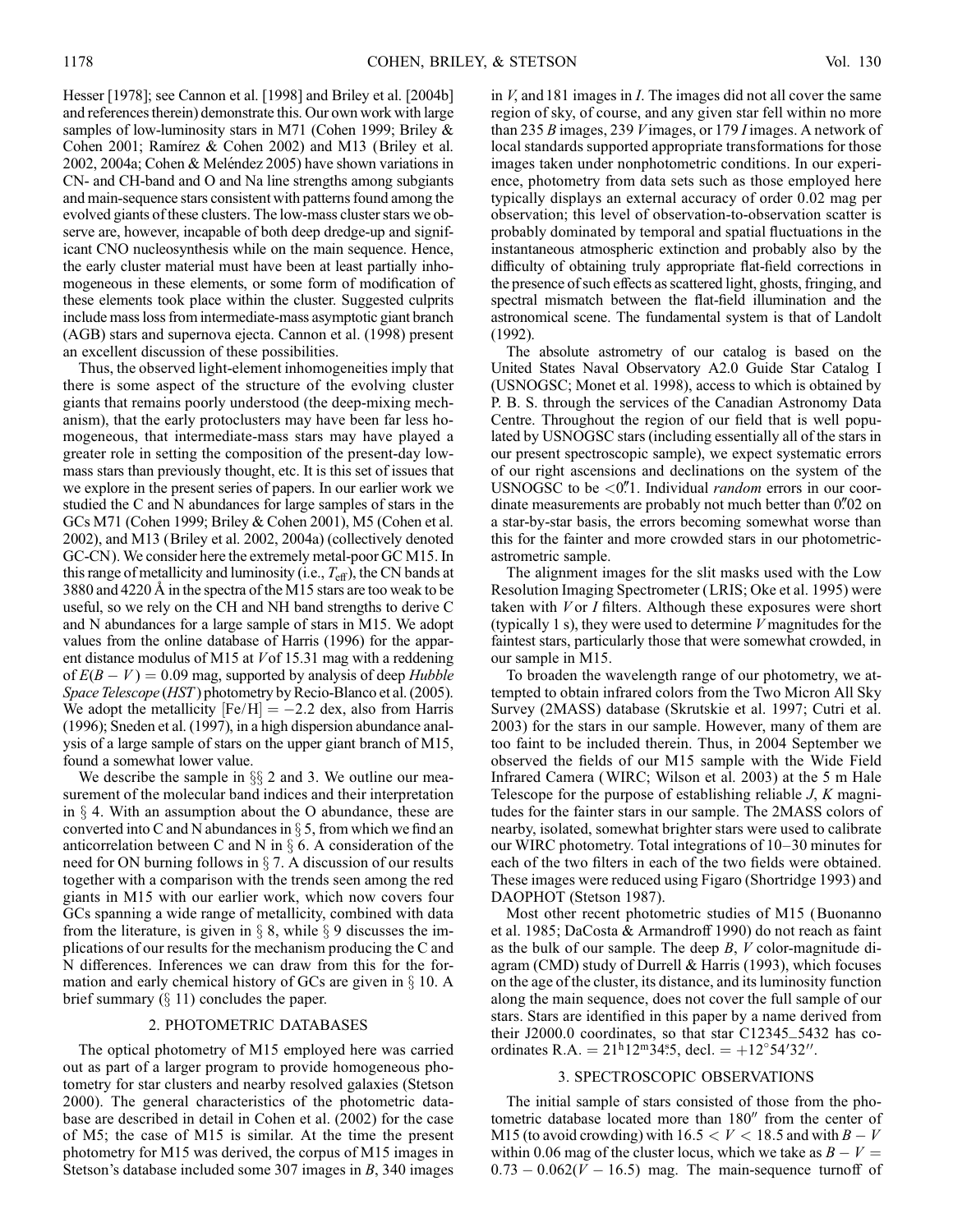M15 is at  $V \sim 19.2$  mag, so these stars include subgiants, as well as low-luminosity giants near the base of the RGB. (A preliminary version of the photometric catalog described in  $\S 2$  was used for this purpose.) From this list, two slit masks containing about 25 slitlets each were designed using J. G. C.'s software. The center of the first field was roughly 3.'2 east and 0.'7 north of the center of M15, while the center of the second field was located roughly 2.<sup>2</sup>8 west and 2.<sup>2</sup>9 south of the cluster center.

These slit masks were used with LRIS at the Keck Observatory in 2003 June. Three 1200 s exposures were obtained for the second slit mask and two 1200 s exposures for the first slit mask. The air mass was less than 1.06 for all exposures, so differential refraction did not play a role even at  $3200 \text{ Å}$ . The exposures were dithered by moving the stars along the length of the slitlets by 2" between each exposure. Because of the crowded fields, there was often more than one suitably bright object in each slitlet. The width of the slitlets was  $0\degree\%$ , narrower than normal to enhance the spectral resolution. LRIS-B (McCarthy et al. 1998) was used with a 400 line grism, giving a dispersion of 1.0 Å pixel<sup>-1</sup> (4.0 Å resolution for a 0. 8 wide slit). This gave good coverage of the region from 3000 to 5000  $\AA$ , including the key NH band at  $3360 \text{ Å}$  and the G band of CH at  $4300 \text{ Å}$ . The CN bands at  $3880$  and  $4200$  Å, while included within the spectral range covered, are too weak to be measured with precision for most of these low-luminosity, very metal-poor stars; they were not used at all. The red side of LRIS was configured to use a 1200 grooves mm<sup>-1</sup> grating centered at H $\alpha$  with the intention of providing higher accuracy radial velocities. The dispersion was then 0.64 Å pixel<sup>-1</sup> (29 km s<sup>-1</sup> pixel<sup>-1</sup>) or 1.9 Å per spectral resolution element. Figaro (Shortridge 1993) scripts were used for the data reduction.

The original detector of LRIS-B was upgraded to a new one with much higher UV sensitivity prior to these observations. This was crucial to the success of our effort. However, there were some unexpectedly severe reflection problems in our bluechannel spectra. These were perhaps exacerbated by the many bright stars in the field. The reflections were nondispersed, aligned along the slit, and several times the height of a stellar image. They were removed partially by sky subtraction, but the resulting spectra had to be hand-checked, with additional corrections applied as necessary. This was done for each individual exposure, then the resulting spectra for each star were summed. In addition, the LRIS-B images were not flattened, as there is no suitably bright featureless UV calibration lamp at the Keck Observatory. The pixel-to-pixel variation is small in these detectors, and each spectrum is the sum of several exposures that fell in different locations on the detector array. Furthermore, the projected image size of a point source along the slit has a FWHM of 3–4 pixels, so many pixels are sampled in forming the final one-dimensional spectrum for each star. We therefore are confident that the lack of flat-fielding does not introduce spurious small-scale features.

The final spectrum summed over the three 1200 s exposures of an M15 star in our sample with  $V = 18.0$  mag has roughly 9000 detected electrons per spectral pixel  $(1.0 \text{ Å})$  in the region of the G band of CH and roughly 1100 detected electrons per spectral pixel in the blue continuum bandpass for the NH feature. For a  $V = 18.0$  mag star in the slit mask with only two 1200 s exposures (stars with numbers beginning with C30), there are roughly 6000 detected electrons per spectral pixel  $(1.0 \text{ Å})$  in the region of the G band of CH and roughly 500 detected electrons per spectral pixel in the blue continuum bandpass for the NH feature. Thus, the uncertainties in the measured CH and NH indices are not dominated by Poisson statistics, even for the faintest stars in our sample in M15, but rather by the various instrumental issues described above.

In addition to the primary sample described above, since these fields are rather crowded, other stars sometimes serendipitously fell into the slitlets. If they were bright enough, their spectra were also reduced. We refer to the latter as the secondary sample. As might be expected from the luminosity function, most of the secondary sample consists of stars at or just below the main-sequence turnoff.

### 3.1. Membership

The Galactic latitude of M15 is only  $-27^\circ$ .3. Even though our fields are as close to the center of the cluster as possible, the cluster is more distant than ones we previously studied, and our sample consists of faint stars. Establishing membership is a concern. The primary basis for determining membership is through the spectra. M15 is a very metal-poor cluster, so these moderateresolution spectra are in themselves capable of confirming membership. Table 1 gives the  $V, I, J, K$  photometry for the 68 sample stars we believe to be members of M15. Three nonmembers were culled from our sample, as their spectra show absorption features much stronger than expected; they are listed at the end of the table.

The CMDs can also be used to eliminate nonmembers. B, V colors were used to select the primary sample, but they (and other colors) can provide constraints for the secondary stars. Figure 1 shows the  $V, I$  and  $V, K$  CMDs for our sample in M15 with a 12 Gyr isochrone with  $[Fe/H]$   $-2.3$  dex from Yi et al. (2001) superposed in each case. The star at the lower left is a hot horizontal-branch star; it is part of the secondary sample. The spectroscopic nonmembers are indicated by large open circles; they all lie on the cluster isochrone in the  $V - K$  CMD, and two do for the  $V - I$  CMD, with the third only slightly off it. Thus, photometry alone, while it can eliminate many nonmembers of M15 from our sample selected for spectroscopy, is not sufficient in itself.

The magnitude of the radial velocity of M15 is sufficiently high to establish membership through measurements on the red spectra, which are of higher spectral resolution than those from LRIS-B with the adopted instrument configuration. Given the extreme metal deficiency of the stars and the foreground reddening, which produces easily detectable interstellar Na D lines, we rely exclusively on H $\alpha$  for this purpose. Thus, these  $v_r$  measurements are not of high accuracy, with typical uncertainty of  $\pm 30$  km s<sup>-1</sup>. A histogram of the radial velocities for 50 stars from our sample is shown in Figure 2. The three spectroscopic nonmembers culled from our sample are indicated. This figure demonstrates that the vast majority of the stars in our sample are members of M15.

The spectra of star C29445\_0952 ( $V = 16.88$ ) in our sample are more extended along the slit than that of a point source and clearly indicate that there are two different stars contributing. The photometric database and the LRIS alignment images were checked; this object turns out to be a close pair of separation 0.<sup>8</sup> with a brightness difference of 2 mag. It was not possible to separate the contributions of each to the spectra, so data for this object are included in the tables but not shown in any of the figures.

Figure 3 shows the region of the 3360 Å band of NH in the spectra of two of the stars in the primary sample in M15. These stars have essentially the same stellar parameters ( $T_{\text{eff}} \sim 5200 \text{ K}$ and  $\log g \sim 2.8$  dex) lying at about the same place in the cluster CMD, yet their NH bands differ strongly. From this figure alone we can anticipate one of the key results of our work: the large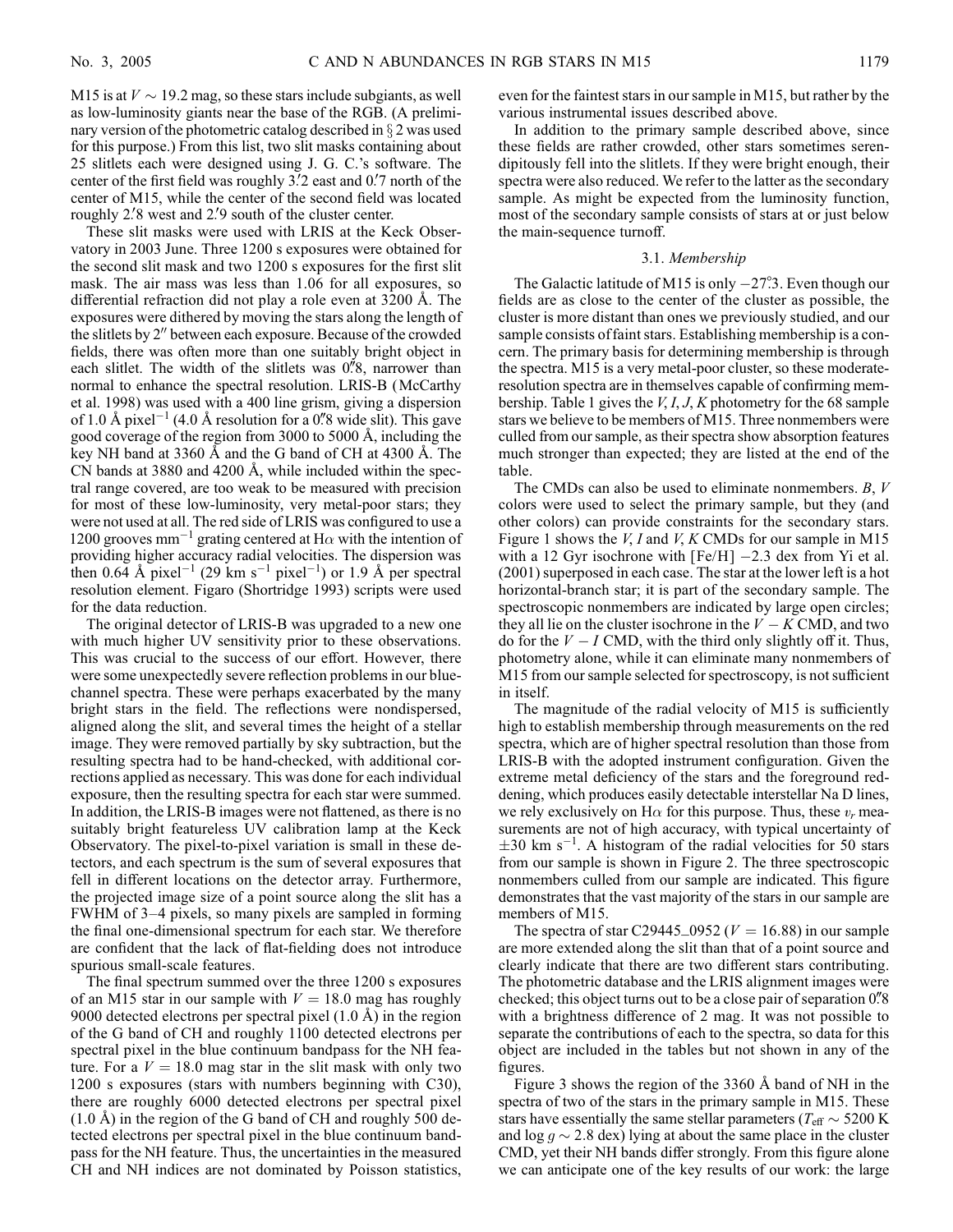TABLE 1 PHOTOMETRY FOR THE M15 SAMPLE

|                               | V              | Ι                 | J              | Κ                 |
|-------------------------------|----------------|-------------------|----------------|-------------------|
| ID <sup>a</sup>               | (mag)          | (mag)             | (mag)          | $(mag)^b$         |
|                               |                |                   |                |                   |
| C29363_0823                   | 18.03          | 17.17             | 16.61          | 16.05             |
| C29387_0716<br>C29388_0634    | 18.27          | 17.40             | $\ldots$       | $\ldots$          |
|                               | 16.74          | 15.77             | 15.16          | 14.58             |
| C29396_0843                   | 17.51          | 16.61             | 16.01          | 15.49             |
| C29401_0908                   | 17.70          | 16.81             | 16.21          | 15.68             |
| C29408_1003                   | 18.00          | 17.15             | 16.52          | 16.07             |
| $C29413\_1023$                | 17.32          | 16.46             | 15.81          | 15.34             |
| C29417_0953<br>C29413_1021    | 18.32          | 17.50             | 16.08          | 16.41<br>13.55    |
| C29424_0729°                  | 18.92<br>17.83 | 18.33             | 14.10          |                   |
| C29426_0727                   | 16.99          | 17.97<br>16.03    | .<br>15.46     | $\ldots$<br>14.92 |
| C29429_0801                   | 16.86          | 15.94             | 15.37          | 14.84             |
| C29442_0710                   | 17.32          | 16.41             | 15.86          | 15.37             |
| C29443_0958                   | 20.83          | 20.00             |                |                   |
| C29444_0618                   | 18.60          | 17.85             | .<br>17.34     | $\cdots$<br>16.91 |
| $C29445\_0952^d$              | 16.88          | 15.90             | 15.16          | 14.63             |
| C29448_0655                   | 19.51          |                   |                |                   |
| C29448_0824                   | 16.52          | $\cdots$<br>15.53 | .<br>14.88     | $\cdots$<br>14.33 |
| C29455_0524                   | 18.60          | 17.78             | 17.28          |                   |
|                               |                |                   |                | .                 |
| C29457_0518<br>$C29461\_0905$ | 19.27<br>19.13 | 18.68<br>18.60    | .              | $\cdots$<br>18.13 |
| C29464_0644                   |                |                   | $\ldots$       |                   |
| C29465_0859                   | 16.93<br>16.91 | 15.98<br>15.89    | 15.42<br>15.26 | 14.90<br>14.72    |
| C29475_0512                   | 18.52          | 17.71             | 17.21          | 16.83             |
| C29485_0436                   | 18.25          | 17.33             | 16.76          | 16.25             |
| $C29485\_0638$ <sup>e</sup>   | 17.35          | 16.50             | 15.95          | 15.50             |
| C29491_0504                   | 17.51          | 16.62             | 15.97          | 15.46             |
| C29504_0630                   | 18.41          | 17.67             | 17.21          | 16.72             |
| C29523_0432                   | 16.98          | 16.03             | 15.35          | 14.80             |
| C29533_0714                   | 19.26          | 18.66             | $\cdots$       | .                 |
| C29534_0711                   | 17.72          | 16.84             | 16.27          | 15.77             |
| C29549_0416                   | 17.86          | 16.97             | 16.27          | 15.76             |
| C29560_0528                   | 18.42          | 17.60             | 16.97          | 16.46             |
| C29573_0454                   | 17.60          | 16.66             | 16.00          | 15.51             |
| C29582_0433                   | 16.61          | 15.65             | 14.89          | 14.34             |
| C30029_1248                   | 17.07          | 16.17             | 15.46          | 14.94             |
| C30048_1355                   | 18.17          | 17.24             | 16.63          | 16.17             |
| $C30051\_1331$                | 18.26          | 17.39             | 16.72          | 16.24             |
| $C30054\_1253$                | 16.67          | 15.73             | 15.02          | 14.49             |
| C30056_1227                   | 18.40          | 17.59             | 17.06          | 16.63             |
| $C30069 - 1254$               | 17.55          | 16.64             | 15.91          | 15.39             |
| C30076_1230                   | 17.46          | 16.56             | 15.88          | 15.35             |
| C30093_1130                   | 18.09          | 17.25             | 16.58          | 16.15             |
| $C30095\_1227$                | 18.21          | 17.51             | $\cdots$       | 16.16             |
| C30096_1213                   | 16.92          | 16.00             | 15.26          | 14.70             |
| $C30102\_1201$                | 17.75          | 16.90             | 16.21          | 15.74(0.05)       |
| C30108_0858                   | 16.92          | 15.97             | 15.39          | 14.81             |
| C30108_1109                   | 18.47          | 17.73             | 17.24          | 16.91             |
| C30114_1055                   | 18.18          | 17.34             | 16.86          | 16.35             |
| C30116_1015                   | 17.53          | 16.63             | 16.05          | 15.51             |
| C30116_1219                   | 16.69          | 15.79             | 15.09          | 14.55             |
| C30123_1138                   | 18.27          | 17.41             | 16.89          | 16.38(0.06)       |
| $C30124\_0922$                | 18.39          | 17.67             | 17.26          | 16.84             |
| C30128_0840°                  | 17.85          | .                 | 17.63          | 17.65(0.30)       |
| C30129_0946                   | 18.05          | 17.22             | 16.61          | 16.08             |
| C30130_0945                   | 19.53          | 19.00             | .              | .                 |
| C30130_1008                   | 18.10          | 17.25             | 16.61          | 16.16             |
| C30131_0800                   | 17.02          | 16.11             | 15.44          | 14.86             |
| C30131_0829                   | 16.70          | 15.79             | 15.10          | 14.50             |
| C30141_0819                   | 18.17          | 17.33             | 16.72          | 16.18             |
| C30146_0829                   | 18.28          | 17.47             | 16.85          | 16.35             |
| C30148_0825                   | 15.37          | 14.37             | 13.62          | 12.97             |
| C30149_1010                   | 18.74          | $\ddotsc$         | 17.53          | 16.94             |
| C30159_1044                   | 16.76          | 15.81             | 15.18          | 14.61             |

TABLE 1—Continued

| ID <sup>a</sup> | V<br>(mag)              | I<br>(mag) | .1<br>(mag) | K<br>$(mag)^b$ |
|-----------------|-------------------------|------------|-------------|----------------|
| $C30165\_0939$  | 18.47                   | 17.67      | 17.09       | 16.56          |
| $C30179\_0938$  | 18.18                   | 17.35      | 16.72       | 16.23          |
|                 | 18.26                   | 17.47      | 16.82       | 16.30          |
| C30215_0807     | 17.25                   | 16.39      | 15.68       | 15.09          |
| $C30247\_0911$  | 16.66                   | .          | 15.02       | 14.44          |
| $C30251\_0915$  | 16.72                   | .          | 15.08       | 14.50          |
|                 | Nonmembers <sup>f</sup> |            |             |                |
| C29393_0829     | 18.46                   | 17.65      | 17.13       | 16.77          |
| $C29419\_0508$  | 17.88                   | 17.00      | 16.45       | 15.93          |
| $C30162 - 0738$ | 16.64                   | 15.87      | .           | .              |

Note.—Table 1 is also available in machine-readable form in the electronic edition of the *Astronomical Journal*.

The star names are derived from their J2000.0 coordinates. Star

C12345\_5432 has coordinates R.A. =  $21^{\text{h}}12^{\text{m}}34^{\text{m}}5$ , decl. =  $+12^{\circ}54'32''$ .<br>  $\frac{\text{b}}{\sigma(K)}$  from multiple measurements indicated if it exceeds 0.05 mag  $\binom{b}{c}$  o(K) from multiple measurements indicated if it exceeds 0.05 mag.<br>
c This star is on the extended BHB.<br>
d This object is actually a close pair.<br>
f Spectrum appears too strongly lined for M15 membership.

scatter in C and N abundance we will find among M15 members at the base of the RGB at 17 mag  $\lt V \lt 18.5$  mag.

# 4. MEASUREMENT OF CH AND CN INDICES

For each spectrum, indices sensitive to absorption by the 4300 Å CH band were measured as described in Briley  $&$  Cohen (2001). While for the NH band we could have used the doublesided index described in Briley & Smith (1993) and used by us for our small sample of spectra of M13 subgiants described in Briley et al. (2004a), we were concerned with the decline of the apparent continuum level toward bluer wavelengths in the UV for these Keck LRIS-B spectra. This is presumably due to the wavelength dependence of both the stellar flux and the instrumental efficiency. It is extremely difficult to flux spectra taken through slit masks because of the varying slit losses and the possibility of atmospheric dispersion affecting the spectra, although the latter was, as discussed earlier, not a concern here. Carrying out the observations with the length of the slit set to the parallactic angle, which is the usual method for eliminating atmospheric dispersion for single-slit observations, cannot be used for multislit observations, as the position angle is fixed by the design of the slit mask. It is for these reasons that no attempt was made to flux the spectra.

Since the stars are so metal-poor, there are relatively few detected features in the region between 3300 and 3430 Å besides the desired NH band. Thus, we decided to normalize the stellar continuum in the spectrum of each star, then find the absorption within the NH feature bandpass. The continuum-fitting approach adopted here allows for a direct comparison between indices measured from the spectra and those computed from theoretical spectral synthesis without the need for any slope corrections. The feature bandpass for NH adopted here was 3354– 3375 Å (in the rest frame of M15). This was done by fitting a second-order polynomial to the bandpass  $3300-3430$  Å, masking out the region of the NH band. The polynomial fitting used a 6  $\sigma$  high and 3  $\sigma$  low clipping, running over a 5 pixel average. There was little change in the measured NH indices as compared to simply applying the two-sided continuum and feature bandpasses. This reflects our educated guess for the choice of the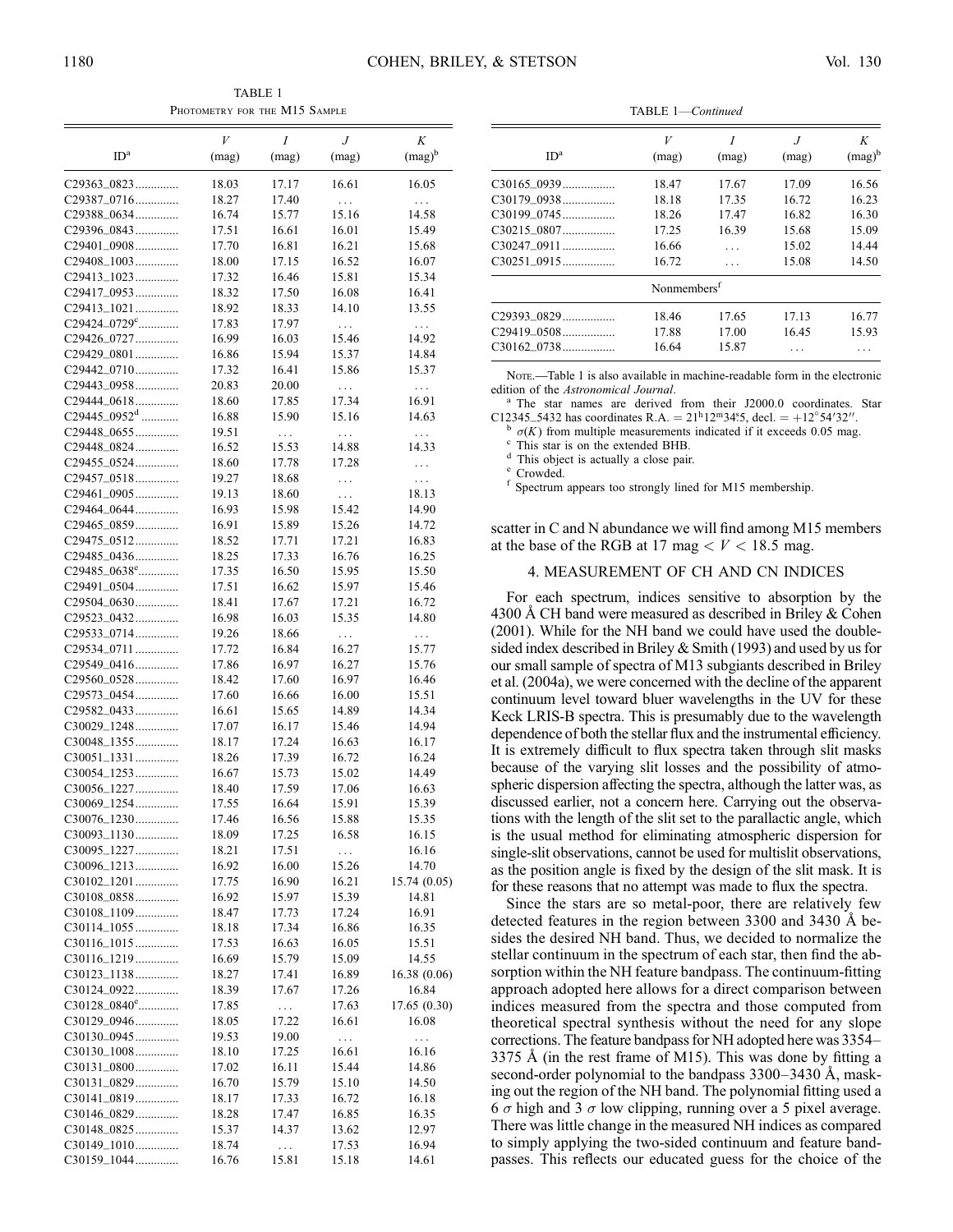

Fig. 1.—V, I and V, K CMDs for M15. The sample stars are indicated by filled circles. The large open circles denote spectroscopic nonmembers. Small open circles denote the members of a Keck HIRES sample to be discussed in J. B. Cohen & J. Meléndez (2005, in preparation). A 12 Gyr, [Fe/H] -2.3 dex isochrone from Yi et al. (2001) is also shown shifted to our adopted cluster distance and reddening.

continuum bandpasses, which are more or less symmetrically distributed about the center of the feature bandpass.

The measured indices are listed in Table 2 and plotted in Figures 4 and 5. The upper axis of these figures is  $M_V^0$ , and the RGB bump in M15 occurs at  $V = 15.41 \pm 0.04$  mag (Zoccali et al. 1999). Approaching the main-sequence turnoff,  $T_{\text{eff}}$  suddenly increases, and the molecular bands we study here become



Fig. 2.—Histogram of radial velocities for 50 stars in our sample in M15. The filled area denotes the three nonmember stars based on their spectra. The dashed vertical line indicates the systemic velocity of the cluster.



Fig. 3.—LRIS-B spectra of two members of M15 in the region of the NH band (squares). The stars are essentially identical in V magnitude ( $V = 16.92$ ) and  $V-I$  colors and are both located at the base of the RGB. Synthetic spectra with various values of [ N/ Fe] are superposed.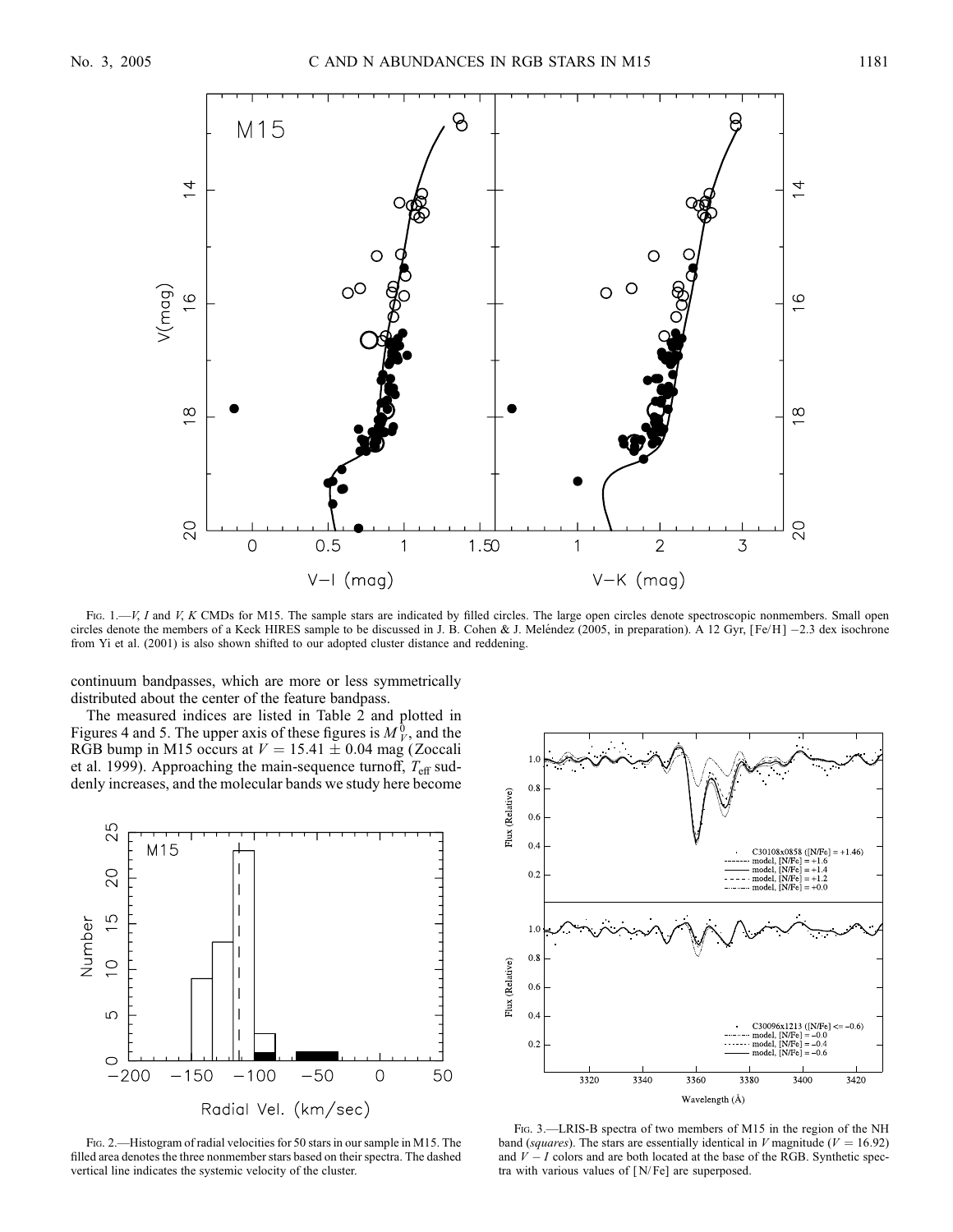TABLE 2 Deduced C and N Abundances for M15 Sample

|                               | V              | $B-V$        | $M_V$        | $T_{\rm eff}$ | $\log g$       | СH                                       | NH                                     | [ <b>CF</b> <sub>e</sub> ]                  | [N/Fe]                                                                                                               |
|-------------------------------|----------------|--------------|--------------|---------------|----------------|------------------------------------------|----------------------------------------|---------------------------------------------|----------------------------------------------------------------------------------------------------------------------|
| Star                          | (mag)          | (mag)        | (mag)        | (K)           | $(\text{dex})$ | $(\%)$                                   | (%)                                    | $(\text{dex})$                              | $(\text{dex})$                                                                                                       |
| C30148_0825                   | 15.37          | 0.81         | 0.06         | 4939          | 2.05           | $0.123 \pm 0.008$                        | $0.244 \pm 0.024$                      | $-0.27 \pm 0.06$                            | $1.12^{+0.15}_{-0.14}$                                                                                               |
| C29448_0824                   | 16.52          | 0.74         | 1.21         | 5143          | 2.60           | $0.106 \pm 0.007$                        | $0.013 \pm 0.010$                      | $-0.11 \pm 0.06$                            | $<-0.6$                                                                                                              |
| C29582_0433                   | 16.61          | 0.74         | 1.30         | 5157          | 2.65           | $0.099 \pm 0.008$                        | $0.187 \pm 0.016$                      | $-0.15_{-0.07}^{+0.06}$                     | $1.02 \pm 0.09$                                                                                                      |
| $C30247\_0911$                | 16.66          | 0.69         | 1.35         | 5166          | 2.67           | $0.095 \pm 0.006$                        | $-0.031 \pm 0.014$                     | $-0.17 \pm 0.06$                            | $\leq -0.6$                                                                                                          |
| $C30054\_1253$                | 16.67          | 0.67         | 1.36         | 5167          | 2.67           | $0.102 \pm 0.006$                        | $0.190 \pm 0.018$                      | $-0.11^{+0.05}_{-0.06}$                     | $1.05 \pm 0.10$                                                                                                      |
| C30116_1219                   | 16.69          | 0.74         | 1.38         | 5170          | 2.68           | $0.101 \pm 0.006$                        | $0.037 \pm 0.017$                      | $-0.12_{-0.06}^{+0.05}$                     | $-0.31_{-0.66}^{+0.30}$<br>$-0.23_{-0.43}^{+0.25}$                                                                   |
| C30131_0829<br>C29388_0634    | 16.70<br>16.74 | 0.73         | 1.39<br>1.43 | 5172          | 2.68           | $0.103 \pm 0.007$                        | $0.041 \pm 0.015$                      | $-0.10_{-0.06}^{+0.05}$<br>$-0.08 \pm 0.03$ | $0.50^{+0.09}_{-0.12}$                                                                                               |
| C30159_1044                   | 16.76          | 0.70<br>0.74 | 1.45         | 5178<br>5181  | 2.71<br>2.72   | $0.104 \pm 0.004$<br>$0.113 \pm 0.008$   | $0.104 \pm 0.012$<br>$0.115 \pm 0.028$ | $-0.01 \substack{+0.05 \\ -0.06}$           | $-0.10$<br>$0.59^{+0.19}_{-0.22}$                                                                                    |
| C29429_0801                   | 16.86          | 0.69         | 1.55         | 5195          | 2.77           | $0.082 \pm 0.005$                        | $0.028 \pm 0.016$                      | $-0.27 \pm 0.06$                            | $-0.22$<br>$-0.54_{-0.82}^{+0.40}$                                                                                   |
| C29445_0952 <sup>a</sup>      | 16.88          | 0.75         | 1.57         | 5198          | 2.78           | $0.059 \pm 0.004$                        | $0.071 \pm 0.024$                      | $\ldots$                                    |                                                                                                                      |
| C29465_0859                   | 16.91          | 0.68         | 1.60         | 5203          | 2.79           | $0.100 \pm 0.006$                        | $0.247 \pm 0.015$                      | $-0.09 \pm 0.05$                            | $1.39_{-0.08}^{+0.09}$                                                                                               |
| C30108_0858                   | 16.92          | 0.71         | 1.61         | 5205          | 2.79           | $0.061 \pm 0.004$                        | $0.259 \pm 0.017$                      | $-0.58^{+0.08}_{-0.10}$                     | $1.46 \pm 0.10$                                                                                                      |
| $C30096\_1213$                | 16.92          | 0.63         | 1.61         | 5205          | 2.79           | $0.124 \pm 0.009$                        | $0.025 \pm 0.019$                      | $0.09 \pm 0.06$                             | $\leq -0.6$                                                                                                          |
| C29464_0644                   | 16.93          | 0.71         | 1.62         | 5207          | 2.80           | $0.077 \pm 0.006$                        | $0.213 \pm 0.016$                      | $-0.32_{-0.09}^{+0.07}$                     | $1.21 \pm 0.09$                                                                                                      |
| C29523_0432                   | 16.98          | 0.69         | 1.67         | 5215          | 2.82           | $0.116 \pm 0.009$                        | $0.066 \pm 0.018$                      | $0.05_{-0.07}^{+0.06}$                      | $0.19_{-0.23}^{+0.19}$                                                                                               |
| C29426_0727                   | 16.99          | 0.69         | 1.68         | 5216          | 2.82           | $0.081 \pm 0.006$                        | $0.173 \pm 0.014$                      | $-0.25_{-0.07}^{+0.06}$                     | $0.99 \pm 0.08$                                                                                                      |
| C30131_0800                   | 17.02          | 0.72         | 1.71         | 5220          | 2.84           | $0.087 \pm 0.003$                        | $\ldots$                               | $-0.18_{-0.05}^{+0.04}$                     |                                                                                                                      |
| C30029_1248                   | 17.07          | 0.68         | 1.76         | 5227          | 2.86           | $0.089 \pm 0.004$                        | $0.197 \pm 0.021$                      | $-0.15_{-0.05}^{+0.04}$                     | $1.14 \pm 0.12$                                                                                                      |
| C30215_0807                   | 17.25          | 0.65         | 1.94         | 5256          | 2.95           | $0.117 \pm 0.008$                        | $0.081 \pm 0.017$                      | $0.11^{+0.05}_{-0.02}$<br>$-0.06$           | $0.38^{\mathrm {+0.15}}_{\mathrm {-0.17}}$                                                                           |
| C29442_0710<br>C29413_1023    | 17.32<br>17.32 | 0.68         | 2.01<br>2.01 | 5266<br>5266  | 2.97<br>2.97   | $0.056 \pm 0.004$                        | $0.228 \pm 0.015$                      | $-0.61_{-0.10}^{+0.09}$<br>$0.33 \pm 0.06$  | $1.34 \pm 0.08$                                                                                                      |
| C29485_0638                   | 17.35          | 0.69<br>0.61 | 2.04         | 5270          | 2.99           | $0.154 \pm 0.010$<br>$0.065 \pm 0.004$   | $0.317 \pm 0.016$<br>$0.113 \pm 0.018$ | $-0.42^{+0.07}_{-0.08}$                     | $1.94^{*}_{-0.15}$<br>0.65 <sup>+0.13</sup>                                                                          |
| C30076_1230                   | 17.46          | 0.60         | 2.15         | 5288          | 3.04           | $0.083 \pm 0.006$                        | $0.257 \pm 0.025$                      | $-0.15_{-0.08}^{+0.07}$                     |                                                                                                                      |
| C29491_0504                   | 17.51          | 0.64         | 2.20         | 5295          | 3.06           | $0.098 \pm 0.008$                        | $0.078 \pm 0.022$                      | $0.00 \pm 0.07$                             | $1.52^{+0.15}_{-0.14}_{-0.19}$<br>0.39 <sup>+0.19</sup>                                                              |
| C29396_0843                   | 17.51          | 0.71         | 2.20         | 5295          | 3.06           | $0.089 \pm 0.002$                        | $0.008 \pm 0.019$                      | $-0.080 \pm 0.02$                           | $<-0.60$                                                                                                             |
| $C30116\_1015$                | 17.53          | 0.71         | 2.22         | 5298          | 3.07           | $0.080 \pm 0.006$                        | $0.011 \pm 0.027$                      | $-0.18^{+0.07}_{-0.08}$                     | $<-0.60$                                                                                                             |
| C30069_1254                   | 17.55          | 0.61         | 2.24         | 5301          | 3.08           | $0.067 \pm 0.005$                        | $0.116 \pm 0.021$                      | $-0.36 \pm 0.08$                            | $0.70^{+0.14}_{-0.16}$                                                                                               |
| C29573_0454                   | 17.60          | 0.68         | 2.29         | 5310          | 3.10           | $0.115 \pm 0.009$                        | $0.349 \pm 0.025$                      | $0.14 \pm 0.06$                             | $\geq +2.00$                                                                                                         |
| C29401_0908                   | 17.70          | 0.68         | 2.39         | 5327          | 3.15           | $0.062 \pm 0.005$                        | $0.220 \pm 0.019$                      | $-0.38 \pm 0.07$                            | $1.35 \pm 0.11$                                                                                                      |
| C29534_0711                   | 17.72          | 0.66         | 2.41         | 5330          | 3.16           | $0.070 \pm 0.005$                        | $-0.046 \pm 0.029$                     | $-0.27_{-0.08}^{+0.07}$                     | $<-0.60$                                                                                                             |
| $C30102\_1201$                | 17.75          | 0.62         | 2.44         | 5336          | 3.17           | $0.046 \pm 0.004$                        | $0.243 \pm 0.044$                      | $-0.81_{-0.20}^{+0.19}$                     | $1.49^{+0.26}_{-0.24}$                                                                                               |
| C29424_0729 <sup>b</sup>      | 17.85          | $-0.08$      | 2.54         | >10000        | $\ldots$       | $0.004 \pm 0.002$                        | $\cdots$                               | $\cdots$                                    | $\cdots$                                                                                                             |
| C29549_0416<br>C29408_1003    | 17.86<br>18.00 | 0.64         | 2.55<br>2.69 | 5356<br>5388  | 3.23<br>3.30   | $0.079 \pm 0.006$<br>$0.089 \pm 0.006$   | $-0.002 \pm 0.032$                     | $-0.12 \pm 0.07$<br>$0.02^{+0.05}_{-0.06}$  | $<-0.6$<br>$-0.17^{+0.32}_{\scriptscriptstyle +}$                                                                    |
| C29363_0823                   | 18.03          | 0.67<br>0.67 | 2.72         | 5396          | 3.31           | $0.075 \pm 0.006$                        | $0.031 \pm 0.018$<br>$0.031 \pm 0.024$ | $-0.13_{-0.07}^{+0.06}$                     | $-0.16^{+0.40}_{*}$                                                                                                  |
| C30129_0946                   | 18.05          | 0.65         | 2.74         | 5401          | 3.32           | $0.058 \pm 0.005$                        | $0.297 \pm 0.046$                      | $-0.36_{-0.11}^{+0.09}$                     | $1.88^{*}_{-0.30}$                                                                                                   |
| $C30093\_1130$                | 18.09          | 0.58         | 2.78         | 5413          | 3.34           | $0.069 \pm 0.005$                        | $0.023 \pm 0.031$                      | $-0.17^{+0.06}_{-0.08}$                     | $-0.38^{+0.64}$                                                                                                      |
| $C30130\_1008$                | 18.10          | 0.68         | 2.79         | 5416          | 3.34           | $0.049 \pm 0.004$                        | $0.146 \pm 0.035$                      | $-0.56_{-0.13}^{+0.11}$                     | $1.01_{-0.23}^{*0.21}$<br>0.09 <sup>+0.55</sup>                                                                      |
| C30141_0819                   | 18.17          | 0.65         | 2.86         | 5440          | 3.38           | $0.067 \pm 0.007$                        | $0.041 \pm 0.049$                      | $-0.27_{-0.13}^{+0.10}$                     |                                                                                                                      |
| $C30048\_1355$                | 18.17          | 0.70         | 2.86         | 5440          | 3.38           | $0.061 \pm 0.006$                        | $0.045 \pm 0.041$                      | $-0.17^{+0.09}_{-0.11}$                     | $0.16^{+0.46}_{*}$                                                                                                   |
| C30179_0938                   | 18.18          | 0.64         | 2.87         | 5444          | 3.38           | $0.044 \pm 0.004$                        | $0.173 \pm 0.028$                      | $-0.69^{+0.13}_{-0.17}$                     | $1.19 \pm 0.16$                                                                                                      |
| $C30114\_1055$                | 18.18          | 0.62         | 2.87         | 5444          | 3.38           | $0.056 \pm 0.005$                        | $0.151 \pm 0.028$                      | $-0.36_{-0.10}^{+0.09}$                     | $1.07^{+0.16}_{-0.18}\,$                                                                                             |
| C30095_1227                   | 18.21          | 0.57         | 2.90         | 5457          | 3.41           | $0.074 \pm 0.006$                        | $-0.018 \pm 0.034$                     | $-0.06_{-0.07}^{+0.06}$                     | $<-0.6$                                                                                                              |
| C29485_0436                   | 18.25          | 0.65         | 2.94         | 5475          | 3.43           | $0.081 \pm 0.007$                        | $0.007 \pm 0.032$                      | $0.03 \pm 0.07$                             | $\leq -0.6$                                                                                                          |
| C30199_0745<br>$C30051\_1331$ | 18.26          | 0.60         | 2.95         | 5480          | 3.44           | $0.052 \pm 0.004$                        | $-0.002 \pm 0.047$                     | $-0.41_{-0.11}^{+0.09}$                     | $<-0.6$<br>$-0.43^{+0.77}_{*}$                                                                                       |
| $C30123\_1138$                | 18.26<br>18.27 | 0.70<br>0.57 | 2.95<br>2.96 | 5480<br>5485  | 3.44<br>3.44   | $0.085 \pm 0.006$<br>$0.109 \pm 0.008$   | $0.019 \pm 0.035$<br>$0.254 \pm 0.034$ | $0.08 \pm 0.06$<br>$0.29^{+0.05}_{-0.06}\,$ | $1.69_{-0.19}^{+0.22}$                                                                                               |
| C29387_0716                   | 18.27          | 0.64         | 2.96         | 5485          | 3.44           | $0.043 \pm 0.003$                        | $0.234\,\pm\,0.022$                    | $-0.67 \pm 0.14$                            | $1.58 \pm 0.12$                                                                                                      |
| C30146_0829                   | 18.28          | 0.64         | 2.97         | 5491          | 3.45           | $0.058\,\pm\,0.004$                      | $0.088 \pm 0.028$                      | $-0.26 \pm 0.08$                            |                                                                                                                      |
| C29417_0953                   | 18.32          | 0.63         | 3.01         | 5515          | 3.47           | $0.061 \pm 0.004$                        | $0.109 \pm 0.019$                      | $-0.17^{+0.07}_{-0.08}$                     | $0.68^{\mathrm {+0.21}}_{\mathrm {-0.26}} \\ 0.87^{\mathrm {+0.13}}_{\mathrm {-0.14}}$                               |
| C30124_0922                   | 18.39          | 0.52         | 3.08         | 5574          | 3.52           | $0.024 \pm 0.002$                        | $-0.010 \pm 0.032$                     | $\cdots$                                    | $\ldots$                                                                                                             |
| C30056_1227                   | 18.40          | 0.56         | 3.09         | 5585          | 3.53           | $0.024 \pm 0.005$                        | $0.226 \pm 0.040$                      | $\ldots$                                    |                                                                                                                      |
| C29504_0630                   | 18.41          | 0.54         | 3.10         | 5596          | 3.53           | $0.024 \pm 0.003$                        | $0.099 \pm 0.024$                      | $\cdots$                                    | $\underset{-0.32}{1.64_{-0.22}^{+0.23}}\underset{-0.20}{0.89_{-0.20}^{+0.17}}\underset{-0.32}{1.05_{-0.32}^{+0.26}}$ |
| C29560_0528                   | 18.42          | 0.62         | 3.11         | 5609          | 3.54           | $0.049 \pm 0.004$                        | $0.120 \pm 0.042$                      | $-0.28^{+0.09}_{-0.12}$                     |                                                                                                                      |
| C30165_0939                   | 18.47          | 0.58         | 3.16         | 5690          | 3.59           | $0.020 \pm 0.015$                        | $0.345 \pm 0.059$                      | $\ldots$                                    | ${\geq}{+}2.0$                                                                                                       |
| $C30108\_1109$                | 18.47          | 0.54         | 3.16         | 5690          | 3.59           | $0.017 \pm 0.003$                        | $0.026 \pm 0.031$                      | $\cdots$                                    | $0.11^{+0.51}_{*}$                                                                                                   |
| C29475_0512                   | 18.52          | 0.55         | 3.21         | 5802          | 3.65           | $0.026 \pm 0.003$                        | $0.131 \pm 0.028$                      | $\ldots$ .                                  | $1.33_{-0.19}^{+0.17}$                                                                                               |
| C29455_0524                   | 18.60          | 0.56         | 3.29         | 6000          | 3.75           | $0.040 \pm 0.003$                        | $0.030 \pm 0.030$                      | $0.06 \substack{+0.08 \\ -0.12}$            | $0.68^{+0.39}_{*}$                                                                                                   |
| C29444_0618<br>C29413_1021    | 18.60          | 0.54         | 3.29         | 6000          | 3.75           | $0.025 \pm 0.003$                        | $0.081 \pm 0.028$                      | $\cdots$                                    | $1.26_{-0.26}^{+0.21}$<br>$0.68^{+0.78}_{*}$                                                                         |
| C29461_0905                   | 18.92<br>19.13 | 0.45<br>0.43 | 3.61<br>3.82 | 6477<br>6569  | 4.02<br>4.12   | $0.028 \pm 0.003$<br>$0.027\,\pm\,0.002$ | $0.000 \pm 0.024$                      | $\ldots$                                    |                                                                                                                      |
| C30149_1009                   | 19.16          | 0.50         | 3.85         | 6575          | 4.14           | $0.028 \pm 0.005$                        | $\ldots$<br>$-0.010 \pm 0.046$         | $\ldots$<br>$\ldots$                        | $\ldots$<br>$\cdots$                                                                                                 |
|                               |                |              |              |               |                |                                          |                                        |                                             |                                                                                                                      |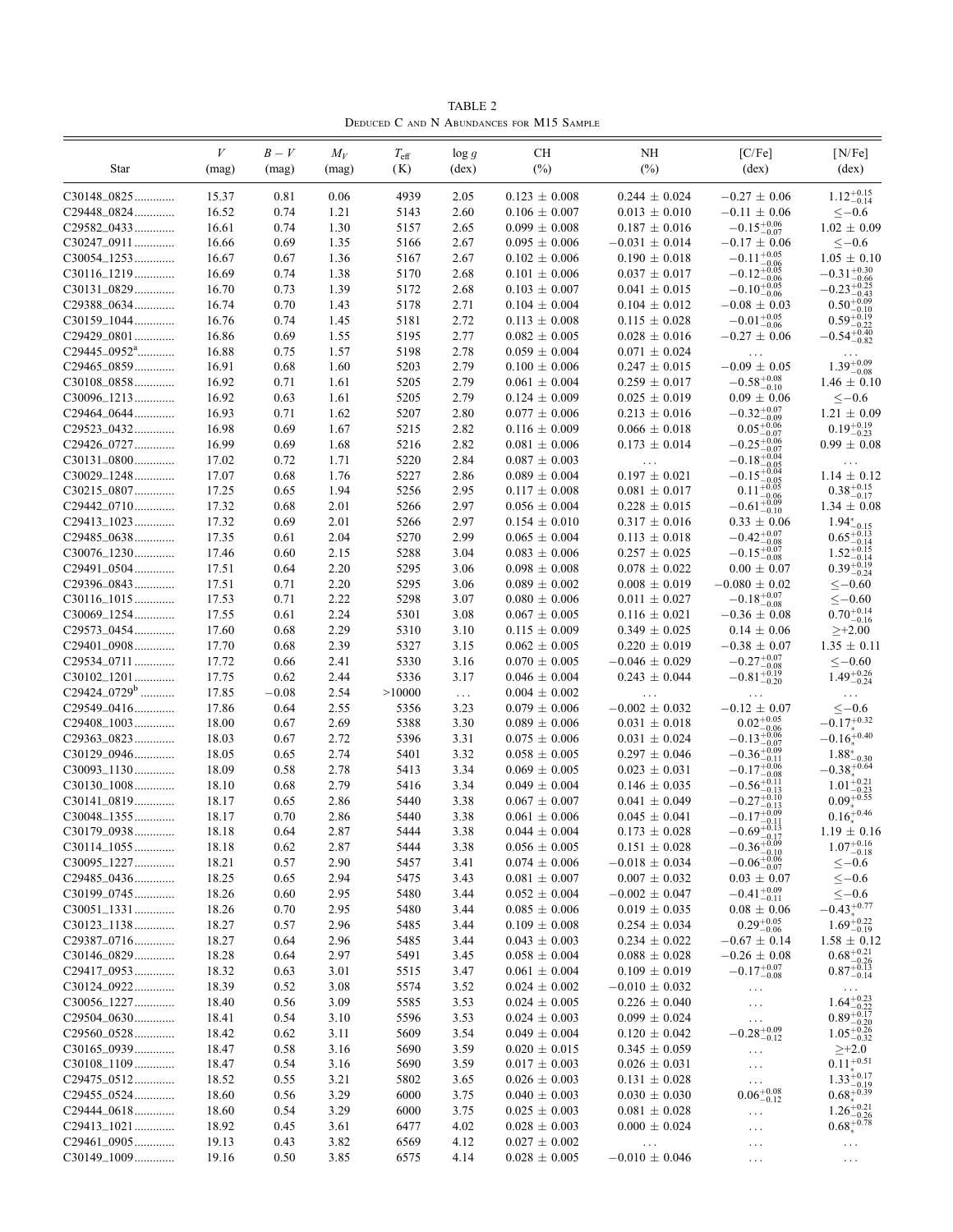| <b>Star</b>                   | (mag)          | $B-V$<br>(mag) | $M_V$<br>(mag) | $T_{\rm eff}$<br>(K) | log g<br>$(\text{dex})$ | <b>CH</b><br>$(\%)$                | NH<br>(%)                            | [ <b>C</b> /Fe]<br>$(\text{dex})$ | [N/Fe]<br>$(\text{dex})$ |
|-------------------------------|----------------|----------------|----------------|----------------------|-------------------------|------------------------------------|--------------------------------------|-----------------------------------|--------------------------|
| $C29533\_0714$                | 19.26          | $\cdots$       | 3.95           | 6575                 | 4.17                    | $0.008 + 0.005$                    | $\cdot$                              | .                                 | $\cdots$                 |
| $C29457\_0518$                | 19.27          | 0.44           | 3.96           | 6581                 | 4.18                    | $0.022 \pm 0.003$                  | $\cdot$                              | $-0.46^{+0.85}$                   | $\cdots$                 |
| C29448_0655                   | 19.51          | 0.44           | 4.20           | 6559                 | 4.27                    | $0.010 + 0.004$                    | .                                    | $\cdots$                          | $\cdots$                 |
| $C30130\_0945$<br>C29443_0958 | 19.53<br>20.83 | 0.45<br>0.60   | 4.22<br>5.52   | 6554<br>5997         | 4.27<br>4.58            | $0.015 + 0.005$<br>$0.027 + 0.004$ | $-0.005 + 0.049$<br>$-0.011 + 0.038$ | $\cdots$                          | $\cdots$                 |
|                               |                |                |                |                      |                         |                                    |                                      | .                                 | $\cdots$                 |

TABLE 2—Continued

Nore.—Table 2 is also available in machine-readable form in the electronic edition of the *Astronomical Journal*. <br><sup>a</sup> This object is a close pair.<br><sup>b</sup> Hot star on extended horizontal branch in M15.

much weaker; they are effectively undetectable in the present spectra. This produces the sharp drop in measured indices apparent at  $V \sim 18.5$  in Figure 4. It is not until  $\sim 2.5$  mag below the main-sequence turnoff that  $T_{\text{eff}}$  as cool as 5600 K is again reached, at which point molecular bands can again be expected to be detectable in M15 main-sequence stars with similar quality spectra to those presented here for its subgiants.

The error bars given in Table 2 (drawn in Fig. 4 at  $2 \sigma$ ) have been calculated strictly from Poisson statistics based on the signal present in the feature and continuum bandpasses. The CH index, in particular, is very robust; independent measurements by each of the authors using both a double-sided index and continuum fitting as described above always agreed to within 2% for each star in the sample in M15. Every star in the

sample has a measurement of  $I(CH)$ . The value of  $I(CH)$  is positive for all the stars in the sample and exceeds 1% for all stars except C29424\_0729 on the extended blue horizontal branch (BHB) and one star near the main-sequence turnoff at  $V =$ 19:26 mag. We do not expect to see any CH for the extreme BHB star or the stars just at the turnoff. The measured  $I(CH)$  values for them range from 0% to 4%, with most having  $I(CH) \le 2\%$ . These include the faintest stars in the sample, and their  $I(CH)$ measurements appear valid, again suggesting that the measurements of the CH indices at all luminosities considered here are robust. As can be seen in Figure 4, substantial star-to-star differences occur among the  $I(CH)$  indices for the stars in our M15



FIG. 4.—Measured  $I(CH)$  and  $I(NH)$  indices for the program stars as a function of V. The top axis is  $M_V^0$ . The open circles in  $I(NH)$  (bottom) denote the stars with the smallest signal level at 3350 Å. Large and significant star-to-star differences exist in both CH and NH band strengths among these stars. The decreasing spread in indices with luminosity is the result of increasing temperatures near the mainsequence turnoff. The star denotes the extreme BHB star in our M15 sample.



FIG. 5.—Measured  $I(CH)$  and  $I(NH)$  indices for the program stars as a function of V. The top axis is  $M_V^0$ . The model I(CH) and I(NH) are superposed, with thick lines denoting  $[C/Fe] = 0.0$  and  $-1.0$  dex (top) and  $[N/Fe] = 0$  and +1.0 dex (bottom). The open circles (bottom) denote the stars with the smallest signal level at 3350 Å. Large and significant star-to-star differences exist in both CH and NH band strengths among these stars. The decreasing spread in indices with luminosity is the result of increasing temperatures near the main-sequence turnoff. The star denotes the extreme BHB star in our M15 sample.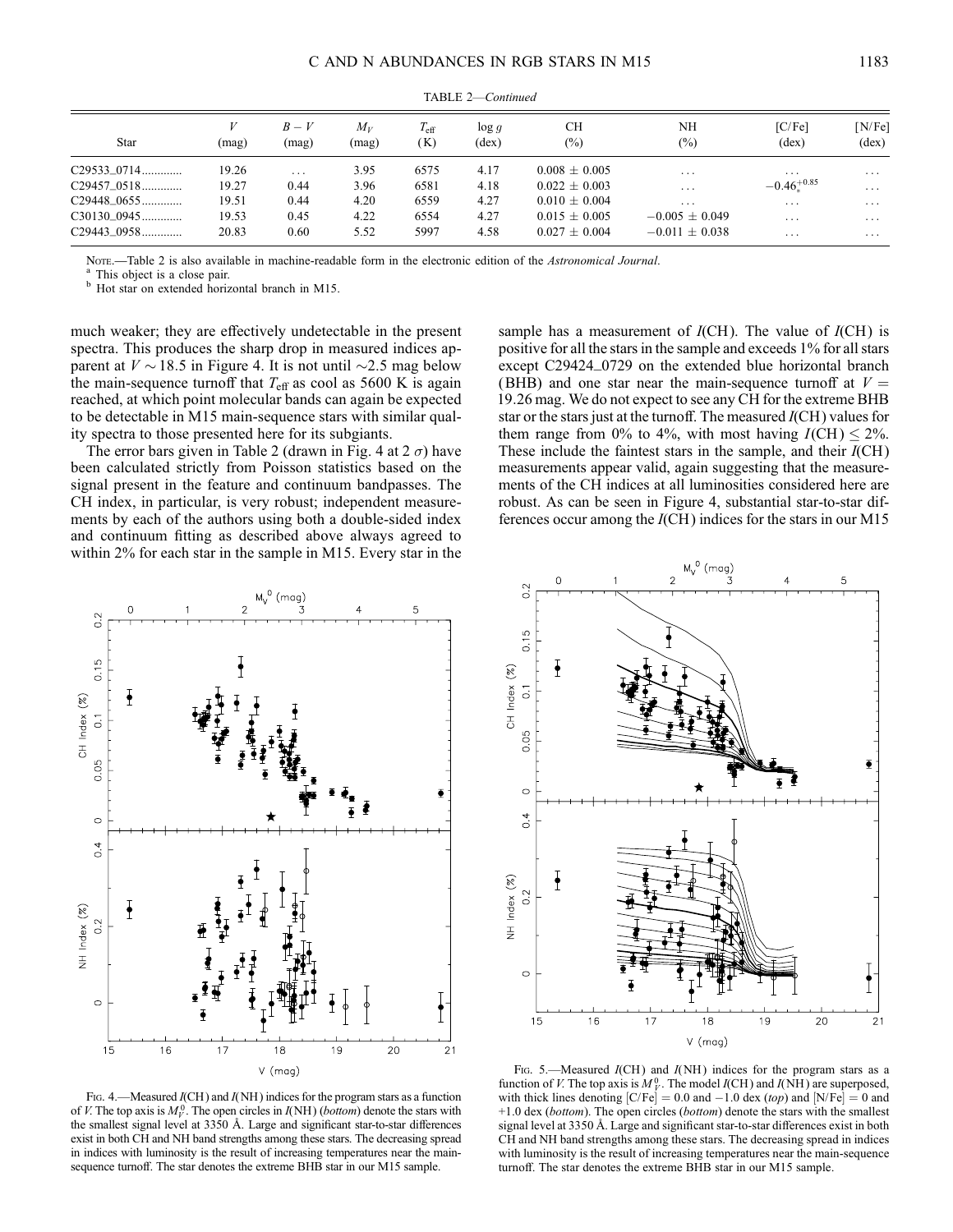TABLE 3 I(CH) (4305 Å BAND) FROM SYNTHETIC SPECTRA

| $T_{\rm eff}$<br>(K) | $\log g$<br>$(\text{dex})$ | $M_V^0$ | [C/Fe]<br>$-1.4$<br>$(\text{dex})$ | [C/Fe]<br>$-1.2$<br>$(\text{dex})$ | [C/Fe]<br>$-1.0$<br>$(\text{dex})$ | [C/Fe]<br>$-0.8$<br>$(\text{dex})$ | $[CP$ $CP$ $CP$ $CP$ $CP$ $CP$ $CP$ $CP$ $CP$ $CP$ $CP$ $CP$ $CP$ $CP$ $CP$ $CP$ $CP$ $CP$ $CP$ $CP$ $CP$ $CP$ $CP$ $CP$<br>$-0.6$<br>$(\text{dex})$ | [C/Fe]<br>$-0.4$<br>$(\text{dex})$ | [C/Fe]<br>$-0.2$<br>$(\text{dex})$ | [C/Fe]<br>$+0.0$<br>$(\text{dex})$ | $[CP$ $CP$ $CP$ $CP$ $CP$ $CP$ $CP$ $CP$ $CP$ $CP$ $CP$ $CP$ $CP$ $CP$ $CP$ $CP$ $CP$ $CP$ $CP$ $CP$ $CP$ $CP$ $CP$ $CP$<br>$+0.2$<br>$(\text{dex})$ | [C/Fe]<br>$+0.4$<br>$(\text{dex})$ |
|----------------------|----------------------------|---------|------------------------------------|------------------------------------|------------------------------------|------------------------------------|------------------------------------------------------------------------------------------------------------------------------------------------------|------------------------------------|------------------------------------|------------------------------------|------------------------------------------------------------------------------------------------------------------------------------------------------|------------------------------------|
|                      | 2.57                       | 1.031   | 0.045                              | 0.047                              | 0.051                              | 0.057                              | 0.066                                                                                                                                                | 0.080                              | 0.100                              | 0.126                              | 0.162                                                                                                                                                | 0.199                              |
| 5201                 | 2.68                       | 1.283   | 0.043                              | 0.046                              | 0.049                              | 0.055                              | 0.063                                                                                                                                                | 0.076                              | 0.094                              | 0.119                              | 0.152                                                                                                                                                | 0.189                              |
| 5229                 | 2.76                       | 1.452   | 0.043                              | 0.045                              | 0.048                              | 0.053                              | 0.061                                                                                                                                                | 0.073                              | 0.090                              | 0.114                              | 0.146                                                                                                                                                | 0.182                              |
|                      | 2.84                       | 1.622   | 0.042                              | 0.044                              | 0.047                              | 0.052                              | 0.060                                                                                                                                                | 0.071                              | 0.087                              | 0.110                              | 0.142                                                                                                                                                | 0.177                              |
| 5297                 | 2.96                       | 1.878   | 0.041                              | 0.042                              | 0.045                              | 0.050                              | 0.057                                                                                                                                                | 0.067                              | 0.082                              | 0.104                              | 0.134                                                                                                                                                | 0.169                              |
| 5320                 | 3.04                       | 2.052   | 0.040                              | 0.042                              | 0.045                              | 0.049                              | 0.056                                                                                                                                                | 0.066                              | 0.080                              | 0.101                              | 0.130                                                                                                                                                | 0.165                              |
| 5346                 | 3.12                       | 2.225   | 0.039                              | 0.041                              | 0.043                              | 0.048                              | 0.054                                                                                                                                                | 0.064                              | 0.078                              | 0.097                              | 0.126                                                                                                                                                | 0.160                              |
| 5388                 | 3.23                       | 2.484   | 0.038                              | 0.039                              | 0.042                              | 0.046                              | 0.051                                                                                                                                                | 0.060                              | 0.073                              | 0.091                              | 0.118                                                                                                                                                | 0.150                              |
| 5418                 | 3.31                       | 2.654   | 0.037                              | 0.038                              | 0.041                              | 0.044                              | 0.050                                                                                                                                                | 0.058                              | 0.070                              | 0.088                              | 0.113                                                                                                                                                | 0.144                              |
| 5454                 | 3.39                       | 2.818   | 0.036                              | 0.037                              | 0.039                              | 0.042                              | 0.047                                                                                                                                                | 0.055                              | 0.066                              | 0.084                              | 0.106                                                                                                                                                | 0.136                              |
| 5532                 | 3.51                       | 3.033   | 0.034                              | 0.035                              | 0.036                              | 0.039                              | 0.043                                                                                                                                                | 0.049                              | 0.058                              | 0.071                              | 0.091                                                                                                                                                | 0.117                              |
| 5607                 | 3.57                       | 3.136   | 0.032                              | 0.033                              | 0.034                              | 0.036                              | 0.039                                                                                                                                                | 0.043                              | 0.050                              | 0.061                              | 0.078                                                                                                                                                | 0.099                              |
| 5739                 | 3.66                       | 3.229   | 0.029                              | 0.029                              | 0.030                              | 0.031                              | 0.033                                                                                                                                                | 0.036                              | 0.040                              | 0.047                              | 0.059                                                                                                                                                | 0.074                              |
| 5976                 | 3.78                       | 3.337   | 0.025                              | 0.025                              | 0.026                              | 0.026                              | 0.027                                                                                                                                                | 0.028                              | 0.030                              | 0.033                              | 0.038                                                                                                                                                | 0.046                              |
|                      | 3.91                       | 3.461   | 0.022                              | 0.022                              | 0.022                              | 0.022                              | 0.023                                                                                                                                                | 0.023                              | 0.024                              | 0.026                              | 0.028                                                                                                                                                | 0.031                              |
| 6387                 | 4.03                       | 3.641   | 0.020                              | 0.020                              | 0.020                              | 0.020                              | 0.020                                                                                                                                                | 0.020                              | 0.021                              | 0.021                              | 0.023                                                                                                                                                | 0.024                              |
| 6437                 | 4.13                       | 3.864   | 0.020                              | 0.020                              | 0.020                              | 0.020                              | 0.020                                                                                                                                                | 0.021                              | 0.021                              | 0.022                              | 0.023                                                                                                                                                | 0.024                              |
| 6412                 | 4.22                       | 4.118   | 0.018                              | 0.018                              | 0.018                              | 0.019                              | 0.019                                                                                                                                                | 0.019                              | 0.020                              | 0.021                              | 0.022                                                                                                                                                | 0.024                              |

sample, even if one considers only stars in similar evolutionary states.

Obtaining high-quality spectra in the region of the NH band at 3360 Å for such faint stars is not easy. There are five stars with poor-quality spectra in the NH region for which no measurement of the NH index was attempted. These arose as a result of low signal level, the location of the spectra with respect to the edges of the slit (a problem more common among the secondary stars), or a bright reflection falling on or very near the NH feature. There are 10 additional stars with low signal level but measured  $I(NH)$ , which are marked by open circles in Figures 4 and 5; only one of these is brighter than  $V = 18.1$ . Among the stars brighter than  $V = 18.3$  with measured  $I(NH)$ , there are five with negative  $I(NH)$ . Of these, three have  $I(NH) \ge -2\%,$ while the smallest is  $-5\%$ . Figure 4 demonstrates that a very substantial range exists in  $I(NH)$  among stars of similar evolutionary state for  $17 < V < 18$  ( $1.6 < M_V^0 < 2.6$ ) mag.

In examining Figure 4, aside from the extreme BHB star, there are no obvious anomalous stars in our sample in M15. Furthermore, there is no obvious bimodality among either the CH or NH indices. Over a small range in  $T_{\text{eff}}$ , there appears to be an anticorrelation of the strength of the CH and NH bands. The correlation is not perfect, but given the weakness of the molecular features in these low-luminosity stars in M15, it is reasonably convincing. We return to this issue in  $\S$  6 once C and N abundances are derived for the stars in our M15 sample.

The large range in C abundances that we suspect to be present in the M15 subgiant sample creates an unusual situation with regard to the expected strength of the CN features. Normally, since there is more carbon than nitrogen, the N abundance controls the amount of CN. However, if C is highly depleted, there can be fewer carbon atoms per unit volume than nitrogen atoms, and C will control the formation of CN, as suggested by Langer (1985). Since we are using the NH band to deduce N abundances, this is not an issue here.

### 5. COMPARISONS WITH SYNTHETIC SPECTRA

Clearly, the pattern of abundances underlying the CH and NH band indices of Figure 4 cannot be interpreted on the basis

of band strengths alone; we must turn to models. The technique employed is similar to that of Briley & Cohen (2001), in which the region of the CMD of interest is fitted by a series of models whose parameters are taken from (in the present case) a  $Y^2$  (Demarque et al. 2004) 12 Gyr isochrone with  $Z =$ 0.000400,  $Y = 0.230800$ , and  $\alpha/Fe$  = 0.6. The representative model points are listed in Table 3. Model stellar atmospheres were then generated using the MARCS model atmosphere program (Gustafsson et al. 1975) at the  $T_{\text{eff}}$ , log g of these points. Logarithmic solar abundances of Fe, C, N, and O are assumed to be 7.52, 8.62, 8.00, and 8.86 dex, respectively, on a scale of  $H = 12$ . These are somewhat higher than the latest solar abundances inferred from three-dimensional hydrodynamic models by Asplund et al. (2005), but we continue to use them for consistency with our previously published papers in this series. Furthermore, our molecular transition probabilities were scaled to fit the solar spectrum with our adopted solar abundances when they were first adopted (e.g., Bell et al. 1994). From each model, synthetic spectra were calculated using the SSG program (Bell & Gustafsson 1978, 1989; Gustafsson & Bell 1979; Bell et al. 1994) and the line list of Tripicco & Bell (1995). The spectra were calculated from  $3200$  to  $5500$  Å in 0.05 Å steps with a microturbulent velocity of 2 km  $s^{-1}$ , an [O/Fe] abundance of +0.20 dex, and  $12C/13C = 10$ , but with differing C and N abundances. The resulting spectra were then smoothed to the resolution of the observed spectra and the corresponding  $I(CH)$  and  $I(NH)$  indices measured. By construction, no zero-point shifts were necessary.

The values of  $I(CH)$  from 18 sets of models with  $[C/Fe]$  from -1.4 to +0.4 dex in steps of 0.2 dex are plotted with the observed indices in Figure 5. The value of  $I(NH)$  was computed from the same set of models for [N/Fe] from -0.6 to +2.0 dex in steps of 0.2 dex. The corresponding  $I(NH)$  values are also shown in the figure. The spread in [C/Fe] and [N/Fe] among the M15 subgiant branch (SGB) stars appears well represented by this range. Clearly, the star-to-star spread in N abundances of the stars at the base of the RGB in M15 approaches a factor of 10. The resulting  $I(CH)$  and  $I(NH)$  indices predicted via synthetic spectra from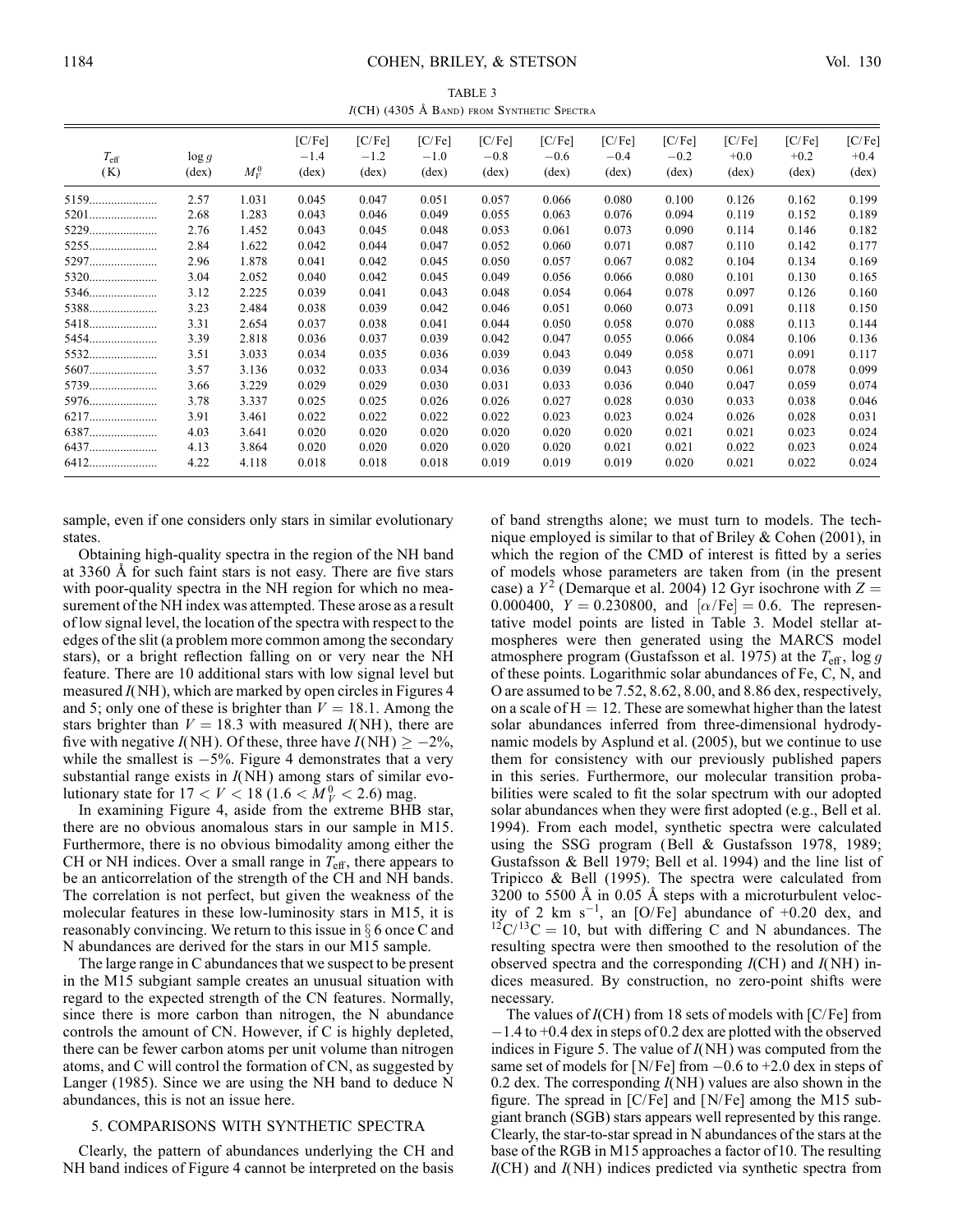TABLE 4  $I(NH)$  (3360 Å BAND) FROM SYNTHETIC SPECTRA

| $M_V^0$ | [N/Fe]<br>$-0.6$<br>$(\text{dex})$ | [N/Fe]<br>$-0.4$<br>$(\text{dex})$ | [N/Fe]<br>$-0.2$<br>$(\text{dex})$ | [N/Fe]<br>$+0.0$<br>$(\text{dex})$ | [N/Fe]<br>$+0.2$<br>$(\text{dex})$ | [N/Fe]<br>$+0.4$<br>$(\text{dex})$ | [N/Fe]<br>$+0.8$<br>$(\text{dex})$ | [N/Fe]<br>$+1.0$<br>$(\text{dex})$ | [N/Fe]<br>$+1.2$<br>$(\text{dex})$ | N/Fel<br>$+1.4$<br>$(\text{dex})$ | [N/Fe]<br>$+1.6$<br>$(\text{dex})$ | [N/Fe]<br>$+1.8$<br>$(\text{dex})$ | [N/Fe]<br>$+2.0$<br>$(\text{dex})$ | [N/Fe]<br>$+2.2$<br>$(\text{dex})$ |
|---------|------------------------------------|------------------------------------|------------------------------------|------------------------------------|------------------------------------|------------------------------------|------------------------------------|------------------------------------|------------------------------------|-----------------------------------|------------------------------------|------------------------------------|------------------------------------|------------------------------------|
| $1.031$ | 0.030                              | 0.037                              | 0.046                              | 0.060                              | 0.078                              | 0.100                              | 0.127                              | 0.158                              | 0.192                              | 0.229                             | 0.264                              | 0.294                              | 0.316                              | 0.329                              |
| $1.283$ | 0.028                              | 0.034                              | 0.043                              | 0.056                              | 0.073                              | 0.095                              | 0.121                              | 0.151                              | 0.184                              |                                   | 0.257                              | 0.288                              |                                    |                                    |
|         |                                    |                                    |                                    |                                    |                                    |                                    |                                    |                                    |                                    | 0.221                             |                                    |                                    | 0.313                              | 0.327                              |
| 1.452   | 0.027                              | 0.033                              | 0.042                              | 0.054                              | 0.070                              | 0.091                              | 0.117                              | 0.147                              | 0.180                              | 0.216                             | 0.252                              | 0.285                              | 0.310                              | 0.326                              |
| $1.622$ | 0.026                              | 0.032                              | 0.040                              | 0.052                              | 0.068                              | 0.088                              | 0.114                              | 0.143                              | 0.176                              | 0.212                             | 0.248                              | 0.282                              | 0.308                              | 0.325                              |
| 1.878   | 0.025                              | 0.030                              | 0.038                              | 0.049                              | 0.064                              | 0.084                              | 0.108                              | 0.137                              | 0.169                              | 0.204                             | 0.241                              | 0.276                              | 0.303                              | 0.323                              |
| $2.052$ | 0.024                              | 0.029                              | 0.037                              | 0.047                              | 0.062                              | 0.082                              | 0.106                              | 0.134                              | 0.167                              | 0.201                             | 0.238                              | 0.273                              | 0.301                              | 0.322                              |
| $2.225$ | 0.023                              | 0.028                              | 0.035                              | 0.045                              | 0.060                              | 0.079                              | 0.103                              | 0.131                              | 0.163                              | 0.197                             | 0.234                              | 0.269                              | 0.299                              | 0.320                              |
| 2.484   | 0.021                              | 0.026                              | 0.032                              | 0.042                              | 0.056                              | 0.074                              | 0.096                              | 0.124                              | 0.155                              | 0.190                             | 0.226                              | 0.262                              | 0.293                              | 0.316                              |
| 2.654   | 0.020                              | 0.024                              | 0.030                              | 0.040                              | 0.053                              | 0.070                              | 0.092                              | 0.119                              | 0.150                              | 0.184                             | 0.220                              | 0.257                              | 0.289                              | 0.313                              |
| 2.818   | 0.018                              | 0.022                              | 0.028                              | 0.037                              | 0.049                              | 0.065                              | 0.086                              | 0.113                              | 0.143                              | 0.177                             | 0.213                              | 0.249                              | 0.282                              | 0.308                              |
| $3.033$ | 0.015                              | 0.018                              | 0.023                              | 0.030                              | 0.040                              | 0.054                              | 0.073                              | 0.097                              | 0.125                              | 0.158                             | 0.192                              | 0.229                              | 0.264                              | 0.294                              |
| $3.136$ | 0.012                              | 0.015                              | 0.018                              | 0.024                              | 0.032                              | 0.044                              | 0.060                              | 0.081                              | 0.106                              | 0.137                             | 0.170                              | 0.206                              | 0.242                              | 0.275                              |
| $3.229$ | 0.008                              | 0.009                              | 0.012                              | 0.015                              | 0.021                              | 0.029                              | 0.040                              | 0.056                              | 0.077                              | 0.103                             | 0.133                              | 0.166                              | 0.201                              | 0.237                              |
| 3.337   | 0.002                              | 0.003                              | 0.004                              | 0.005                              | 0.008                              | 0.012                              | 0.017                              | 0.025                              | 0.037                              | 0.054                             | 0.075                              | 0.101                              | 0.132                              | 0.165                              |
| $3.461$ | $-0.002$                           | $-0.002$                           | $-0.002$                           | $-0.001$                           | 0.000                              | 0.002                              | 0.004                              | 0.008                              | 0.014                              | 0.023                             | 0.035                              | 0.052                              | 0.074                              | 0.101                              |
| $3.641$ | $-0.005$                           | $-0.005$                           | $-0.005$                           | $-0.004$                           | $-0.003$                           | $-0.002$                           | $-0.001$                           | 0.001                              | 0.005                              | 0.010                             | 0.019                              | 0.030                              | 0.046                              | 0.067                              |
| $3.864$ | $-0.006$                           | $-0.006$                           | $-0.005$                           | $-0.005$                           | $-0.004$                           | $-0.003$                           | $-0.002$                           | 0.000                              | 0.003                              | 0.008                             | 0.016                              | 0.027                              | 0.042                              | 0.062                              |
| $4.118$ | $-0.006$                           | $-0.006$                           | $-0.005$                           | $-0.005$                           | $-0.004$                           | $-0.003$                           | $-0.001$                           | 0.001                              | 0.005                              | 0.011                             | 0.020                              | 0.032                              | 0.049                              | 0.071                              |

the grid of model atmospheres are listed in Tables 3 and 4, respectively.

## 6. INFERRED C AND N ABUNDANCES AMONG THE SUBGIANTS

To disentangle the underlying C and N abundances from the CH and NH band strengths, we have fitted the [C/Fe] and [N/Fe] abundances corresponding to the observed  $I(CH)$  and  $I(NH)$ indices of the SGB stars in M15. Since we are using the NH band instead of a CN band, the coupling between the assumed abundance of C and the deduced abundance of N is minimal, and we employ here the same technique of Briley et al. (2002, 2004a; our M13 analysis): the model isoabundance curves of Table 2 were interpolated to the  $M_V$  of each program star using cubic splines, and the observed index was converted into the corresponding abundance based on the synthetic indices at that  $M_V$ . The resulting C and N abundances are plotted in Figure 6 and listed in Table 2. The error bars were determined by repeating the process while including shifts in the observed indices of twice the average error among the SGB indices as derived from Poisson statistics  $[0.005$  in  $I(CH)$  and 0.02 in  $I(NH)$ ]. The shifts were included in opposing directions [e.g., +0.005 in  $I(CH)$  and  $-0.02$  in  $I(NH)$  followed by  $-0.005$  in  $I(CH)$  and +0.02 in  $I(NH)$ ] and reflect likely errors in the abundances due to noise in the spectra.

In Figure 3 we show synthetic spectra corresponding to two SGB stars (one NH-strong, the other NH-weak) and a variety of N abundances. Also shown are the abundances resulting from index matching, which agree well with what one would obtain from visual matching between observed and calculated spectra.

The sensitivity of the derived C and N abundances to our assumptions was also evaluated. We chose four representative stars near the base of the RGB and again repeated the fitting of the CN and CH band strengths with different values of [ Fe/H], [O/Fe], <sup>12</sup>C/<sup>13</sup>C,  $M_V$ , and  $v_t$ . These results are presented in Table 5, where it may be seen that the sensitivity of the derived C and N abundances to the choice of model parameters is remarkably small (well under 0.2 dex for reasonably chosen values), as would be expected from these weak molecular features. We



F<sub>IG</sub>. 6.—C and N abundances with respect to Fe for the program stars in M<sub>15</sub> as a function of V. The top axis is  $M_V^0$ . The open circles in [N/Fe] (*bottom*) denote the stars with the smallest signal level at 3350 Å. Large and significant star-to-star differences exist in both CH and NH band strengths among these stars. The decreasing spread in indices with luminosity is the result of increasing temperatures near the main-sequence turnoff. Arrows denote upper limits to the N abundance.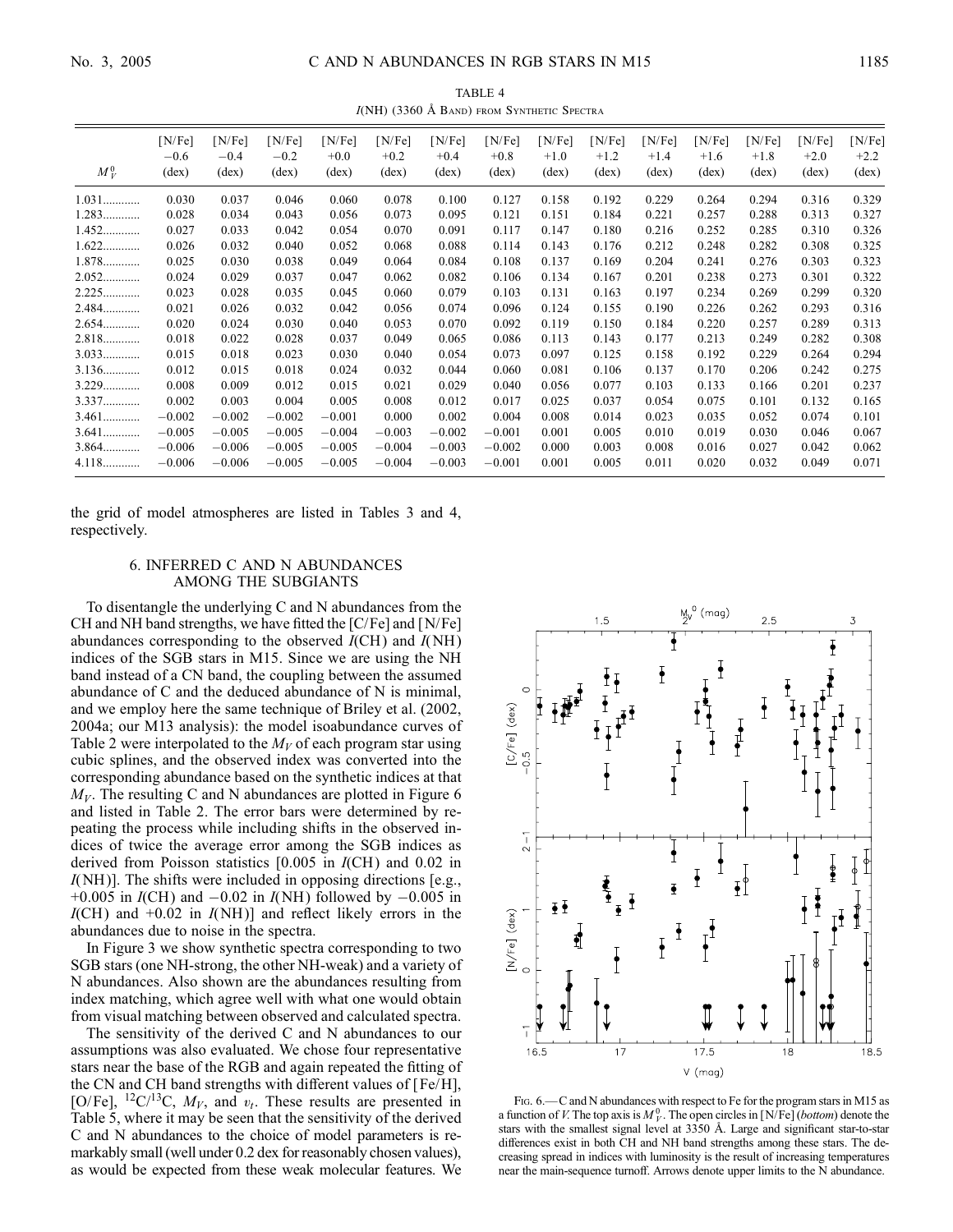TABLE 5 Changes in Derived C and N Abundances for Different Model Parameters

|                                                                      |                                       |                              |                              | $\Delta (m-M)_V = -0.10$     | $\Delta$ [O/Fe] = +0.20            |                              | ${}^{12}C/{}^{13}C = 4^a$       |                              | $[Fe/H] = -2.42^b$           |                              | Turb = $1.5$ km s <sup>-1</sup> |                              |
|----------------------------------------------------------------------|---------------------------------------|------------------------------|------------------------------|------------------------------|------------------------------------|------------------------------|---------------------------------|------------------------------|------------------------------|------------------------------|---------------------------------|------------------------------|
| <b>STAR</b>                                                          | IC/Fe                                 | [N/Fe]                       | $\Delta$ [C/Fe]              | $\Delta$ [N/Fe]              | $\Delta$ [C/Fe]                    | $\Delta$ [N/Fe]              | $\Delta$ [C/Fe]                 | $\Delta$ [N/Fe]              | $\Delta$ [C/Fe]              | $\Delta$ [N/Fe]              | $\Delta$ <sub>[C</sub> Fe]      | $\Delta$ [N/Fe]              |
| C30215 0807<br>C <sub>29442</sub> 0710<br>C29387 0716<br>C30146 0829 | 0.11<br>$-0.61$<br>$-0.67$<br>$-0.26$ | 0.38<br>1.34<br>1.58<br>0.68 | 0.01<br>0.01<br>0.12<br>0.11 | 0.01<br>0.01<br>0.07<br>0.09 | 0.00<br>$-0.01$<br>$-0.01$<br>0.00 | 0.00<br>0.00<br>0.00<br>0.00 | 0.00<br>0.00<br>$-0.01$<br>0.00 | 0.00<br>0.00<br>0.00<br>0.00 | 0.14<br>0.23<br>0.33<br>0.23 | 0.16<br>0.15<br>0.16<br>0.17 | 0.02<br>0.04<br>0.07<br>0.05    | 0.00<br>0.01<br>0.03<br>0.01 |

<sup>a</sup> Reduced from the adopted value of <sup>12</sup>C/<sup>13</sup>C = 10.<br><sup>b</sup> Reduced from the adopted value of [Fe/H] = -2.22 dex.

have also plotted the C and N abundances of our M15 sample as functions of both  $V$  (Fig. 6) and  $V - I$  colors (not shown) to evaluate possible systematic effects with luminosity and temperature; none appear to be present.

C and N abundances were not calculated for the stars at or below the main-sequence turnoff, as all abundance sensitivity is lost due to the high  $T_{\text{eff}}$  and resulting weakness of the molecular bands. For the six stars in our sample with  $I(NH) \le 1\%$ , essentially all of which have  $I(NH) + 1 \sigma[I(NH)] > 0$ , we assign upper limits to [N/Fe], which are shown in Figure 6. This figure immediately confirms the very large range in C and N abundances from star to star at similar evolutionary stages in M15 previously deduced from the appearance of the  $I(CH)$ -V and  $I(NH)$ - $V$  plots (Fig. 4).

We next consider whether our data show any correlation between the C and N abundances we derive for M15 subgiants and lower RGB stars. Figure 7 shows a plot of [N/Fe] versus [C/Fe] for the entire M15 sample. An anticorrelation, with considerable scatter, is apparent. The scatter is consistent with the observational errors, but there are a few outliers. In a sample of 70 objects with Gaussian errors, one outlier at the 2.5  $\sigma$  level might be expected. One of these, C30123\_1138 ( $V = 18.27$ ), is among the stars with low signal in the continuum near the NH band, hence  $I(NH)$  with a high uncertainty, indicated in Figures 5–9



FIG. 7.—Derived [N/Fe] for the M15 stars in Table 2 as a function of the [C/Fe] abundances. A C vs. N anticorrelation is evident. The presence of such an anticorrelation, although suggestive of the presence of atmospheric material exposed to the CN cycle, is difficult to explain via internal processes given the evolutionary state of the present sample of stars. Arrows denote upper limits to the N abundance.

by open circles. The deviation of star C29413\_1023 ( $V =$ 17:32), with extremely enhanced C and N, from the mean relation shown by the M15 sample in Figure 7 is of higher statistical significance. This star will be discussed in J. B. Cohen & J. Meléndez (2005, in preparation), in which additional relevant data will be presented. We thus conclude, with the caveat of a very small number of probable outliers, that an anticorrelation between C and N is indeed found among the low-luminosity sample of 68 stars in M15 studied here.

Evaluating the accuracy of our absolute abundance scale is more difficult as external comparisons are limited. For the mainsequence stars in 47 Tuc, we can compare the results of Briley et al. (1994), carried out in a manner fairly similar to the present work, with the independent analysis of a different sample of stars by Cannon et al. (1998). This suggests that we may be systematically underestimating the absolute C abundance by



FIG. 8.—Deduced [C/Fe] and [N/Fe] as a function of V mag (with  $M_V^0$  on the top axis) for the low-luminosity stars in M15 from our sample together with the C and N abundances for luminous RGB stars from Trefzger et al. (1983) (crosses). A typical uncertainty for the latter is shown for a single star.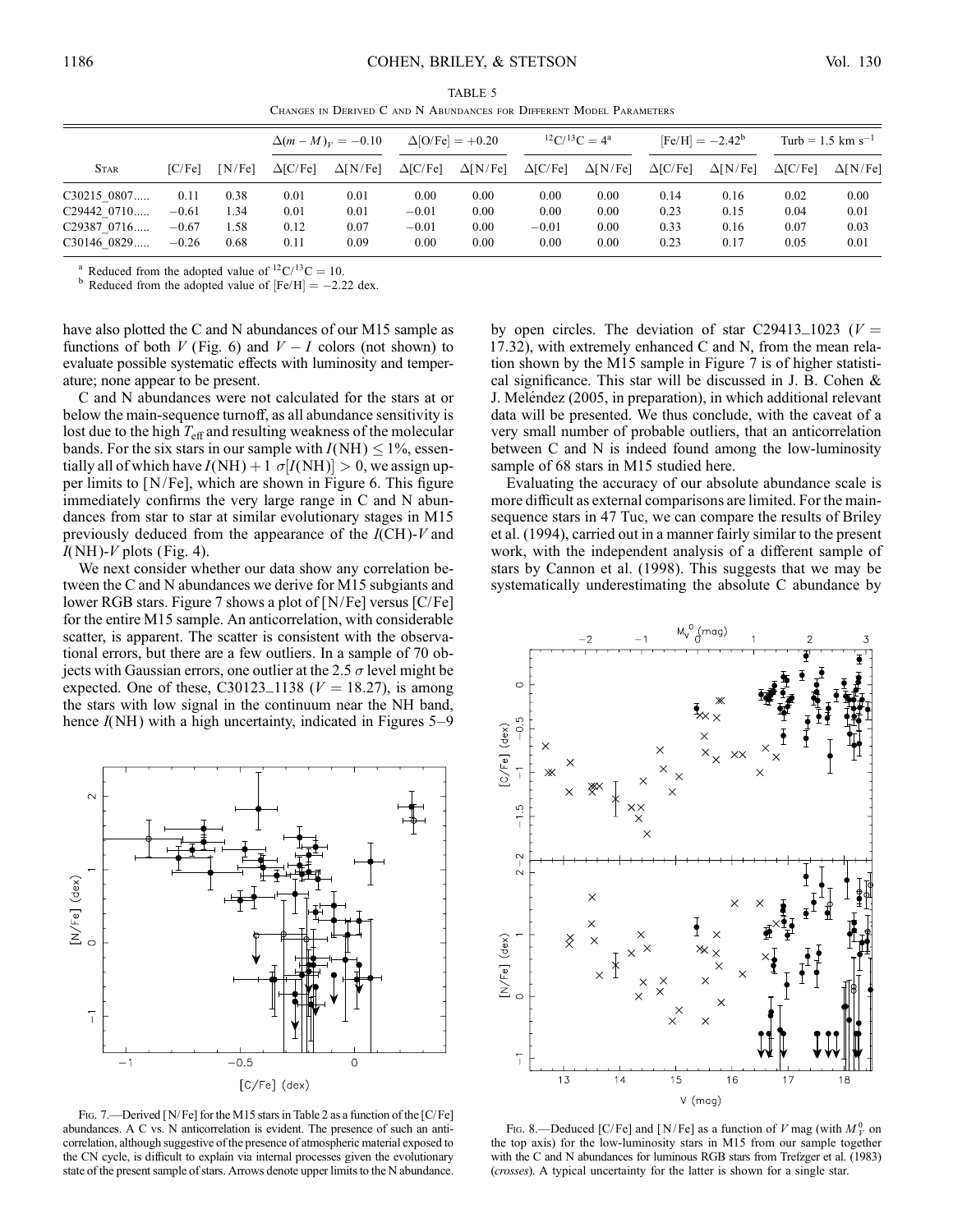

Fig. 9.—Sum of the derived C and N abundances as a function of the C abundance. The large filled circle marks the location for both C and N depleted by a factor of 16, adopting the abundance of M15 of  $[Fe/H] = -2.3$  dex, with  $C/N$  at the solar ratio. The horizontal line extending to the left represents the locus of points for C gradually being converted into N, with the left end of the line having  $C/C_0 = 0.1$ . The dashed line indicates the relationship, shown over its full range, that prevails in M5 from our earlier work (Cohen et al. 2002).

about 0.15 dex and overestimating the N abundance by about 0.2 dex. A second comparison is possible in M13. We obtained C abundances using our procedures as described here from newly obtained spectra for previously studied bright giants in M13 precisely to address this issue. The mean differences in [C/Fe] for our results as compared with literature values was  $0.03 \pm$ 0:14 dex for four stars in common with Smith et al. (1996) and  $0.14 \pm 0.07$  dex for stars also observed by Suntzeff (1981; if one extreme case is removed) (see Briley et al. 2002 for details). This is very reasonable agreement. It is clear that shifts in the absolute abundance scale cannot account for the large range in C and N abundances apparent in Figure 7. We therefore conclude that the C versus N anticorrelation among the low-luminosity M15 stars in Figure 7 is indeed real.

## 6.1. From the RGB Tip to the Main-Sequence Turnoff

Trefzger et al. (1983) carried out an extensive analysis of C and N abundances for the most luminous stars in M15. We now combine our results with theirs, thus sampling the  $[C/Fe]$  and [N/Fe] ratio over the full range of luminosity from the RGB tip to the main-sequence turnoff in M15 in Figure 8.

With the confidence that our absolute abundance scale is reasonably secure and the hope that the same holds for the work of Trefzger et al. (1983), we assert that Figure 8 shows a large range in [C/Fe] at low luminosities, accompanied by a decrease in the mean [C/Fe] at about  $V \sim 15$  mag, which is essentially the location of the RGB bump in this GC. We take this as evidence of two separate mechanisms contributing to the spread in the abundance of C and N in GCs. At high luminosities near the RGB tip, we see evidence of the first dredge-up, as expected from normal stellar evolution, plus the extra mixing common among metal-poor cluster giants, with a decline in the mean C abundance of about a factor of 5 (0.8  $\pm$  0.3 dex); the large uncertainty reflects the possibility that the absolute abundance scale of Trefzger et al. (1983) is different from ours, a matter we plan to investigate in the near future. In metal-poor field giants (Gratton et al. 2000; Spite et al. 2005) a similar drop of about a factor of 2.5 is seen in the C abundance at about the luminosity of the RGB bump.

These studies of field giants show an increase in N abundance of about a factor of 4 at  $\sim L(RGB \text{ bump})$ , a drop in the Li abundance, and a decrease in the  ${}^{12}C/{}^{13}C$  ratio as well. There is some suggestion of an increase in the mean N abundance for stars in M15 more luminous than  $L(RGB~bump)$  (Fig. 8), but it is less clear-cut than the drop in mean [C/Fe] there. There is also a potential concern of bias, in that Trefzger et al. (1983) could not reliably detect NH bands weaker than those included here; their paper contains several nondetections that were not plotted in Figure 8.

This is the same phenomenon we identified earlier in M13 (Briley et al. 2002, 2004a), in which the mean C/ Fe and spread about that value were constant from the subgiants to below the main-sequence turnoff, but stars near the RGB tip showed lower surface C abundance. In that case, due to the limited data from the literature for the luminous RGB stars, we could not identify the luminosity at which the transition occurred. In M15, as is shown in Figure 8, that transition luminosity is reasonably well defined, and it is  $L(RGB~bump)$ .

### 7. ON BURNING

We next examine whether converting C to N, presumably via the CN cycle, is sufficient to reproduce the behavior we have found for our M15 sample or whether burning of the even more abundant element O is also required. Figure 9 shows the sum of the C and N abundance as a function of the C abundance of the sample of M15 subgiants. The large filled circle shows the predicted location, assuming that the initial C and N abundances  $(C_0, N_0)$  are the solar values reduced by the metallicity of M15  $(Fe/H] = -2.3$  dex). Thus, this is the initial location for no burning and for a solar C/N ratio. If the present stars incorporated material in which just C was burned into N, then the locus of the observed points representing the M15 sample of lowluminosity stars should consist of a single horizontal line, with the initial point, the presence of no CN-cycle exposed material, at the right end of the line (the maximum C abundance) and the left end of the line corresponding to a substantial fraction of the star's mass (i.e., the atmosphere plus surface convection zone), including C-poor, N-rich material. Furthermore, if the initial C/N ratio of the cluster is not solar, then the locus should still be a horizontal line but located at a different vertical height in the figure.

The maximum possible N enhancement for a cluster SGB star with these assumptions occurs if the star formed entirely from material in which all C has been converted into N. For initial values  $(C_0, N_0)$  (not expressed as logarithms), this maximum N enhancement would be  $(C_0 + N_0)/N_0$ . If the initial value is the solar ratio,  $C_0/N_0 \sim 3.2$ , the resulting maximum N enhancement is a factor of  $\sim$  4.2, while for an unrealistic initial  $C_0/N_0$  of 10, the maximum N enhancement is a factor of 11.

Now we examine the behavior of the C and N abundances among the M15 subgiant sample as inferred from our observations. It is clear that the assumption that the only thing happening is inclusion of material in which C was burned into N must be incorrect. The sum of  $C + N$  seems to systematically increase by a factor of  $\sim$  5 between the most C-rich star and the most C-deficient star. The discussion of the errors, both internal and systematic, in  $\S$  6 suggests maximum systematic errors of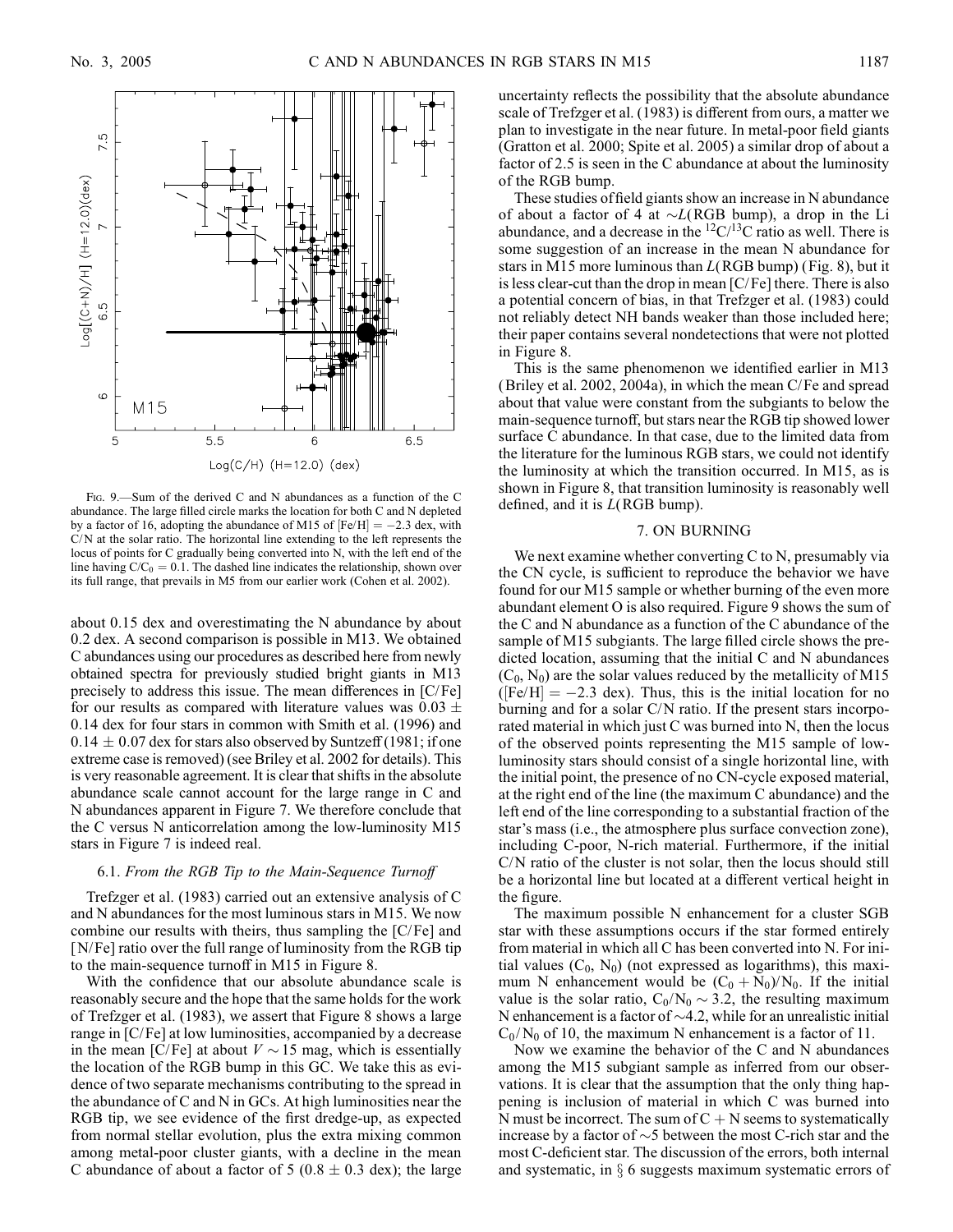

FIG. 10.—Histogram of [C/Fe] for the low-luminosity stars with suitable data in each of the GCs M15, M13, M5, and M71 from our work (see GC-CN ), as well as for 47 Tuc (from Briley et al. 2004b). The region of the main-sequence turnoff is excluded, as the stars there have higher  $T_{\text{eff}}$  with very weak molecular bands. The total number of stars included for each cluster is given in parentheses following the cluster name.

 $-0.2$  dex for log (C/H) and  $+0.2$  for log (N/H). This is completely insufficient to explain such a large trend as a result of systemic errors.

Thus, the sum of  $C + N$  was *not* constant as C was burned into N, wherever that might have occurred. Furthermore, the observed range in N abundances is very large. The most obvious way to reproduce this is to include O burning, as well as C burning. If we adopt solar ratios as our initial values, then a substantial amount of O burning is required.

Figure 9 suggests that the initial ratio of C/N is close to solar. Adopting the solar value as the initial C/N ratio, we calculate the minimum amount of O that must be burned at the base of the AGB envelopes to reproduce the locus observed in the figure (under the arguable assumption of the most extreme of our stars having formed largely from such material; this will, however, provide us with at least an estimate of the minimum burning required). We need to produce a N enhancement of at least a factor of 10. The solar ratio is  $C/N/O = 3.2/1/7.6$ , so if all the C and 50% of the O were converted, we have an enhancement of N of a factor of 8 available to the present stars. Oxygen is typically found to be overabundant with respect to Fe in old metal-poor systems (see Meléndez et al. 2001; Gratton et al. 2001; Ramírez & Cohen 2003; and references therein); we assume  $[O/Fe] \sim +0.3$  dex, a typical value. Then the initial C/N/O ratios will be 3.2/1/15.2. Note that the same amount of O has to be burned to produce the observed distribution of C and N abundances, but in this case it is a considerably smaller fraction of the initial O.

## 8. COMPARISON WITH C AND N STUDIES IN OTHER GLOBULAR CLUSTERS

We have now analyzed four Galactic GCs covering a wide range in metallicity: M71, M5, M13 (see GC-CN ), and the present study of M15. In each case, large samples of stars, all well below the luminosity of the RGB bump, were used. In M13 and M71, we had large samples below the main-sequence turnoff. In this section we attempt to assemble, compare, and inte-



FIG. 11.-Same as Fig. 10 but for [N/Fe].

grate the results of these efforts, adding in other relevant work from the literature. The following section seeks to interpret these results.

The nearby GC 47 Tuc has been studied in great detail by Cannon et al. (1998; see this paper for references to many earlier studies), while Briley et al. (2004b) extend their results by pushing several magnitudes below the main-sequence turnoff of this very nearby cluster. The cluster 47 Tuc and the four clusters we have studied (see GC-CN ) are the only GCs for which suitable data exist for the low-luminosity range probed here.

In each of these five GCs, there are large differences in starto-star C and N abundances among the low-luminosity stars. Figures 10 and 11 show histograms for the samples of stars in each of these five GCs of the derived C and N abundances. From these we estimate the range of variation among these stars for both C and N for each cluster, ignoring a few obvious outliers in some cases. The field star C and N values for unmixed stars (low-luminosity, metal-poor field giants; presumably these are unmixed stars) from Gratton et al. (2000) ( $|C/Fe| \sim 0.0$ ,  $[N/Fe] \sim -0.1$  dex) roughly coincide with the maximum C/Fe ratio and the minimum N/Fe ratio.

Our most important new result derives from Figures 10 and 11. These figures clearly show that the range of the spread in both C and N is about the same when expressed as [C/Fe] and [N/Fe] values in each of the five clusters.

An anticorrelation between C and N has been found in each of these clusters. This anticorrelation is most easily seen in the metal-rich clusters, as there the observational errors are a smaller fraction of the signal. However, it is seen even in M15. This anticorrelation takes a particular form, illustrated in Figure 9, in which the [C/Fe]-[N/Fe] relationship we earlier demonstrated to prevail in M5 (dashed curve) is superposed on the results presented here for M15. The length of the curve covers the full range of our M5 stellar data. The agreement of the mean relations we have determined in M5 and M15, both their form and their extent, is very good.

In the metal-rich GCs M71 and 47 Tuc, the CN and CH indices appear bimodal, with a preferred high and low value, each varying with luminosity but with few stars occupying the middle ground. However, the more metal-poor GCs, M5, M13, and M15, show no sign of bimodality for either the CH or the CN (or NH) line strengths. While an upper limit to band strengths in the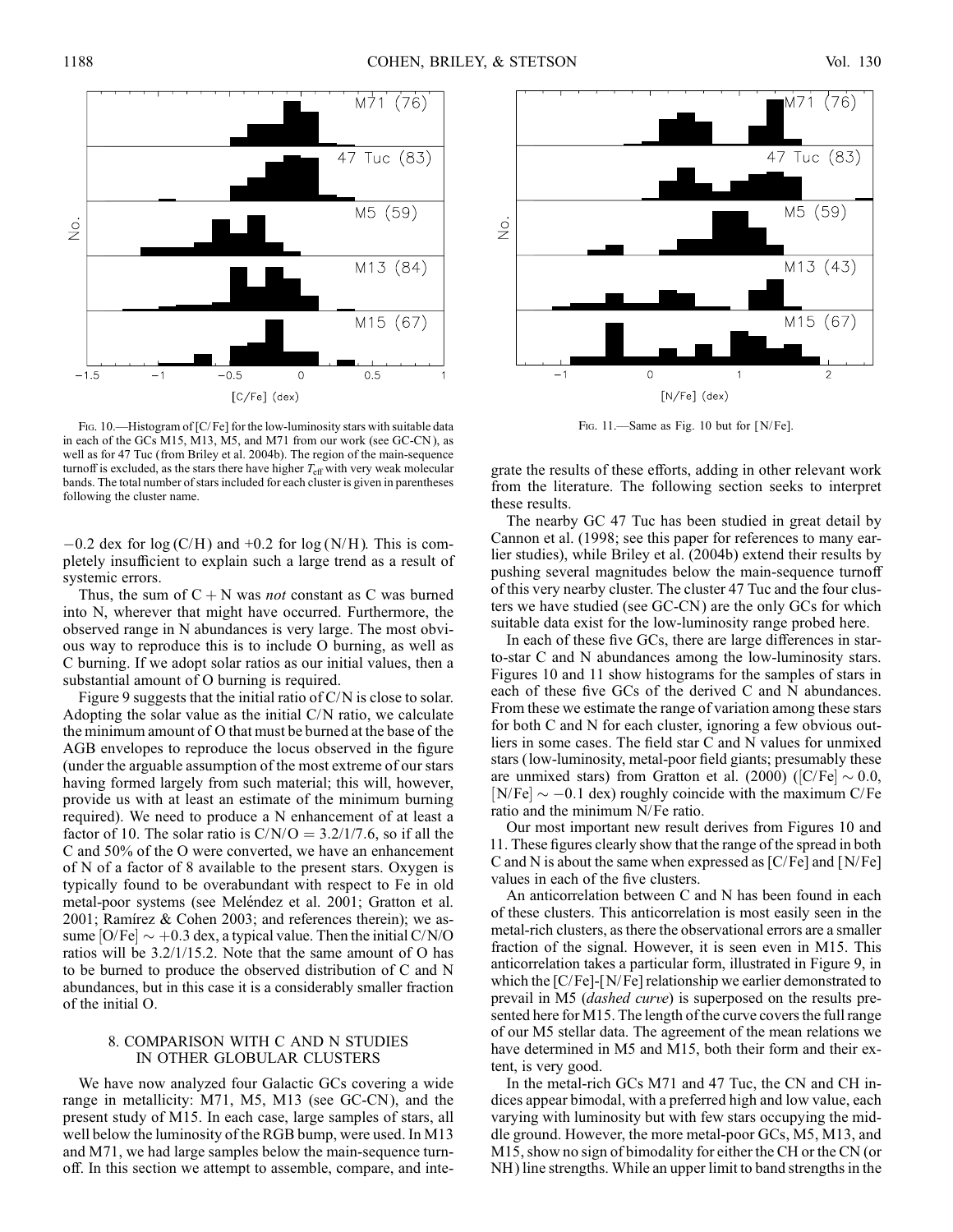metal-rich clusters might arise as the bands saturate, the general appearance of the distribution of line indices (see, e.g., Fig. 4 of Cannon et al. 1998) does not support this as an important mechanism here. The bimodality more likely reflects the underlying abundance distributions of C and N.

By adding in samples of much more luminous stars on the upper giant branch with C and N abundances from the literature, we have been able to show that for M13 and M15, the most luminous stars have a mean  $C/Fe$  ratio about a factor of  $3-5$ lower than those on the lower giant branch. A similar behavior is present in the large sample of luminous stars in M92 studied by Carbon et al. (1982), in which C and N abundances were assigned to 43 giants with  $M_V < +2$ ; by Langer et al. (1986); and in the more recent work on C along the lower RGB of M92 by Bellman et al. (2001). The latter suggest that C depletion begins at  $M_V = 0.5 - 1.0$  mag, while Zoccali et al. (1999) find the RGB bump to be at  $M_V \sim 0.0$  mag in M15 based on HST CMDs. Previous studies of the C and N abundances of stars in M5, summarized in Cohen et al. (2002), combined with our low-luminosity large sample in this GC suggest that any difference in the mean [C/H] between the tip and the base of the RGB in M5 must be less than 0.3 dex; further observations to refine this are under way. For M71, we can compare our mainsequence C abundances with those for the 75 RGB giants found by Briley et al. (2001) from David Dunlap Observatory photometry. There is no evidence for any additional C depletion near the RGB tip in M71, but the uncertainties are large. The situation in 47 Tuc is comical. This GC is so nearby, hence its stars are relatively bright, that large surveys of the luminous giants (see, e.g., Norris et al. 1984) were carried out before the development of molecular band synthesis techniques, and hence they compared CH and CN molecular band indices as a function of luminosity but did not derive C and N abundances. We have been unable to put together a sample from the literature of stars in 47 Tuc with C abundances that encompasses the necessary luminosity range in spite of the multitude of published analyses.

This drop in C/Fe near the RGB tip is in agreement with the behavior of field stars (Gratton et al. 2000). Thus, as was suggested in Briley et al. (2002), there appear to be two distinct abundance-altering mechanisms that affect GC stars. One produces strong star-to-star scatter at all luminosities, and another, most effective in the metal-poor GCs, produces the drop in C abundance that starts at  $\sim L(RGB)$  bump). Only the latter is seen among field stars, and only the latter is at present understood, by enhanced ("deep") mixing at the first dredge-up once stars evolve to luminosities exceeding L(RGB bump).

## 9. IMPLICATIONS FOR STELLAR EVOLUTION

In the previous section we reviewed the observational results accumulated thus far regarding the C and N abundances of stars in Galactic GCs. We note that the sample of well-studied GCs covers a wide range in metallicity and, especially at the metalrich end, a wide range of present cluster mass and central stellar density. In this section we discuss the implications of the collected observational results for stellar evolution of metal-poor GC stars. We find that there appear to be two distinct mixing mechanisms. First, we address the extra C depletion found on the upper RGB beginning at approximately  $L(RGB$  bump). This mechanism is, to first order at least, understood.

A classical review of post-main-sequence stellar evolution can be found in Iben & Renzini (1983). Their description of the consequences of the first dredge-up phase, the only dredge-up phase to occur prior to the He flash, indicates that a doubling of the surface  $14N$  and a 30% reduction in the surface  $12C$  can be expected, together with a drop in the ratio of  ${}^{12}C/{}^{13}C$  from the solar value of 89 to  $\sim$ 20, as well as a drop in surface Li and B by several orders of magnitude. Observations of metal-poor field stars over a wide range of luminosities conform fairly well to this picture (see, e.g., Shetrone et al. 1993; Gratton et al. 2000), although additional mixing of Li and lower than predicted ratios of  ${}^{12}C/{}^{13}C$  seem to occur even among field stars (Do Nascimento et al. 2000).

Additional physics was introduced into calculations of dredge-up in old metal-poor stars to better reproduce the observations via ''deep mixing.'' Specific improvements included meridional mixing as described by Sweigart & Mengel (1979), as well as turbulent diffusion (see Charbonnel 1994, 1995) and the insights of Denissenkov & Denissenkova (1990) concerning the importance of the <sup>22</sup>Ne(  $p, \gamma$ )<sup>23</sup>Na reaction as a way to produce p-burning nuclei. The clear prediction of the most recent calculations of this type by Denissenkov & Weiss (1996), Cavallo et al. (1998), and Weiss et al. (2000) is that the earliest that deep mixing can begin is at the location of the bump in the luminosity function of the RGB that occurs when the H-burning shell crosses a sharp molecular weight discontinuity.

The observations of C and N abundances in GC stars (and in field stars; see, e.g., Gratton et al. 2000) are in reasonable agreement with the predictions of the latest such models with regard to the key points: at what luminosity the first dredge-up begins, the amplitude of the decline in C abundance, and the general shape of the C depletion as a function of luminosity. The observational situation is not yet adequate to verify the predicted increase of the N abundance in GC RGB stars above the bump luminosity. The models also predict, in agreement with the observations, that this phenomenon is more efficient at low metallicities, as the thickness of the H-burning shell decreases rapidly and the shell-burning timescale also decreases as the metallicity rises (see Figs. 6b and 7 of Cavallo et al. 1998). The models of Cavallo et al. (1998) and others can predict the strong O-Na correlation seen among giants close to the RGB tip in some GCs, particularly the metal-poor ones, as another consequence of  $p$  burning in the H-burning shell.

We therefore regard this aspect of the behavior of the C and N abundances in GC stars as having a reasonable explanation. It is the very large star-to-star differences in C and N abundances found at all luminosities in all GCs studied with sufficient data to date that are not easily explained. The range of variation of [C/Fe] and [N/Fe] is constant to first order, irrespective of the metallicity of the GC and independent of stellar luminosity, with C and N anticorrelated and with maximum C depletions of a factor of 3–5 accompanying maximum N enhancement of more than a factor of 10. The very high N enhancements require not only CN burning but ON burning as well. The range of luminosity over which these C and N variations (and also O and Na variations; see, e.g., Cohen & Meléndez 2005; Gratton et al. 2001; and references therein) occur in GCs has by now ruled out any scenario that invokes dredge-up and mixing intrinsic to the star itself. We must now regard the fundamental origin of the star-to-star variations in C and N abundance we see in GCs as arising outside the stars whose spectra we have studied here.

The strong anticorrelation between C and N, however, does suggest that CN-cycle material must be involved, and that this material has somehow reached the surface of these lowluminosity GC stars. Since we know it cannot come from inside these stars, it must come from some external source. As reviewed by Lattanzio et al. (2000), CN and ON cycling is known to occur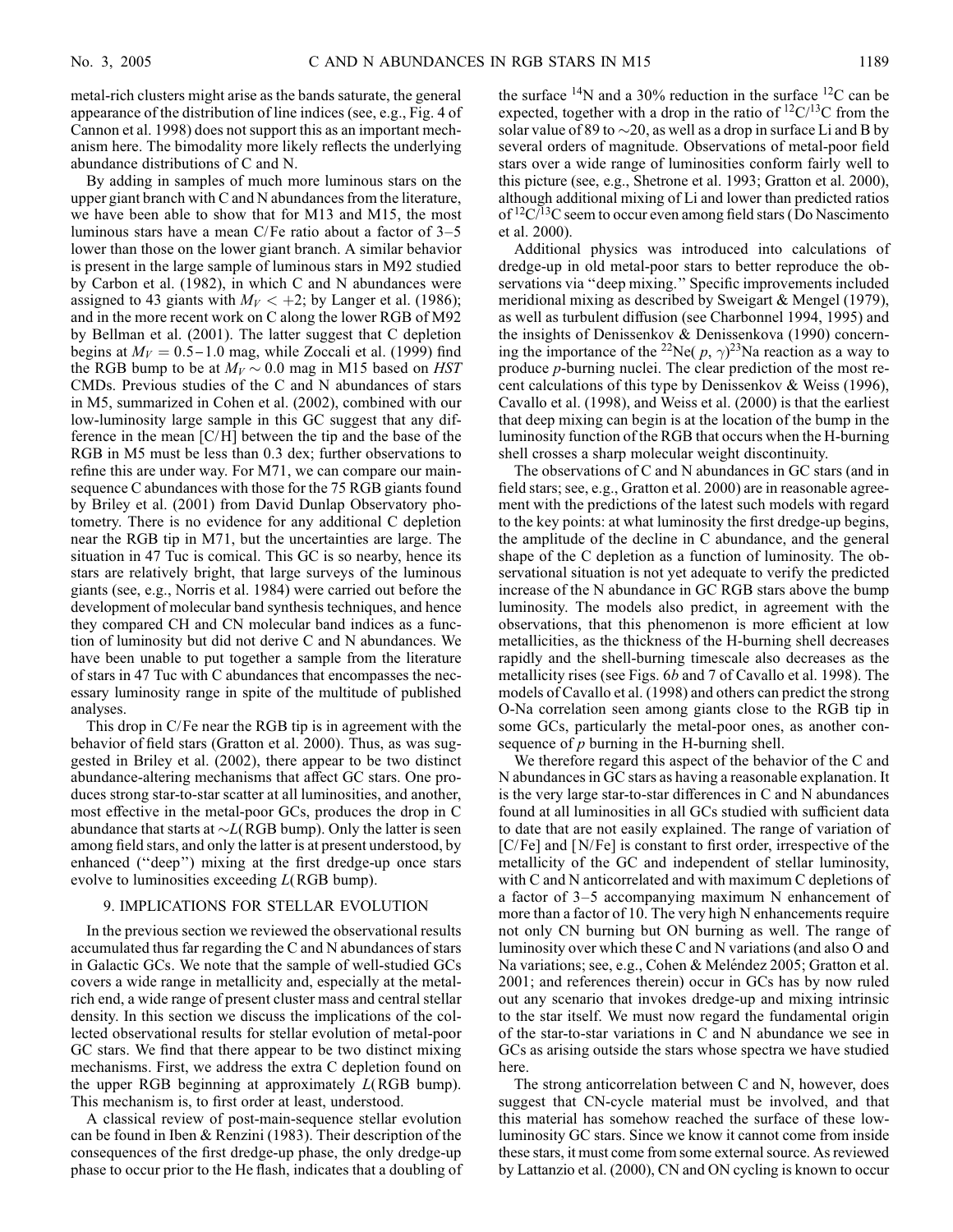in intermediate-mass AGB stars, and such stars are also known to have sufficient dredge-up to bring such material to their surfaces. Recent detailed computations, including both nucleosynthesis with a large set of isotopes and nuclear reaction pathways, have been carried out by Karakas (2003) for very metal-poor intermediate-mass stars. Herwig (2004) has also added in detailed mixing to the stellar surface. These calculations can qualitatively reproduce essentially all of the observational data.

We thus might speculate that the site of the proton exposure could be more rapidly evolving higher mass AGB stars, which then suffer extensive mass loss (either in or outside of binary systems) and pollute the generation of lower mass stars we currently observe, while the higher mass stars are now defunct. Considerable effort to develop this scenario of AGB pollution of the lower mass stars we observe today has been made by Ventura et al. (2001), D'Antona et al. (2002), and, most recently (and most completely), Fenner et al. (2004).

However, the recent observational facts summarized above have, in our view, rendered this scenario not viable either. One problem with any ''pollution'' scenario is that these abundance inhomogeneities cannot simply be surface contaminations, as they would be diluted by the increasing depth of the convective envelope during RGB ascent. Thus, the amount of accreted mass required to explain the observed C and N variations becomes very large. It must be a significant fraction of the total stellar mass, given that a fraction of the star much larger than just the surface convection zone of a luminous RGB star must be contaminated to maintain a constant range of C and N at all luminosities. This seems to us unrealistic and contrived, but we note the recent calculations of Thoul et al. (2002), which demonstrate that large accumulations may be possible with some assumptions about stellar orbits, particularly in clusters with small core radii. They estimate that for stars in the core of 47 Tuc, as much as 80% of the mass of a 1  $M_{\odot}$  star in that cluster could be accreted material. Unfortunately, the core radii of some of the GCs we have studied are considerably larger. Even with generous assumptions regarding orbital anisotropy, similar calculations for them yield a much smaller expected accretion  $(\sim 10\%)$ , which is not sufficient for present purposes.

Another problem arises because of the tight anticorrelation between C and N (see Fig. 9). Any external mechanism for producing these variations will involve an efficiency factor for the incorporation of material. This might be a cross section if accretion from the cluster gas is involved or some property of the accretion disk if binaries are involved. We expect this factor to depend on the mass of the star itself, how much additional mass is incorporated  $(\Delta M)$ , and the initial C and N abundances in the star itself and within  $\Delta M$ . Since these properties of  $\Delta M$ might be expected to fluctuate wildly depending on the mass of the evolved star producing the N-rich ejecta, this process should show a lot of stochastic random variability. Pollution of a lowmass star by ejecta from intermediate-mass AGB stars is just too chaotic and unpredictable to be able to reproduce such wellbehaved trends.

We now turn to the implications of Figures 10 and 11, which display the ranges of [C/Fe] and [N/Fe] found among lowluminosity stars (stars at the base of the RGB, subgiants, and/or on the main sequence) in five GCs spanning a range in metallicity of a factor of 40. This figure illustrates our most important new result. We see that the maximum and minimum for each of these is approximately the same (to within a factor of 3) for each of the clusters. Note that the maxima and minima expressed as  $log [e(C)]$  and  $log [e(N)]$  are *not* constant. Furthermore, the maximum in [C/Fe] corresponds reasonably well to that of the

TABLE 6 Comparison of C and N Observed Abundances with Models of Ventura et al. (2002)

|                                      |              | <b>MODELS</b> |                                                                                                        | <b>OBSERVATIONS</b> |           |                               |  |
|--------------------------------------|--------------|---------------|--------------------------------------------------------------------------------------------------------|---------------------|-----------|-------------------------------|--|
| [Fe/H]                               |              |               | $[N_f/C_f]$<br>$C_f/C_0$ N <sub>f</sub> /N <sub>0</sub> (dex) $C_f/C_0$ N <sub>f</sub> /N <sub>0</sub> |                     |           | $[N_f/C_f]$<br>$(\text{dex})$ |  |
| $-2.4$ (M15)<br>$-0.8$ (M71, 47 Tuc) | 0.75<br>0.11 | 28            | $+1.6$<br>$+1.8$                                                                                       | 0.20<br>0.25        | 100<br>15 | $+2.7$<br>$+1.8$              |  |

field stars, while the minimum in  $[N/Fe]$  corresponds to that of the field stars.

Thus, it seems reasonable that, as is commonly assumed, the high-C, low-N stars represent the nominal chemical inventory, while the abnormal ones are those with low C and high N. The isotope <sup>12</sup>C is produced by the triple- $\alpha$  process and destroyed by CN burning, while 14N is produced via CN and ''hot bottom'' burning. We therefore expect N to behave as a primary element, while the behavior of C may be more complex. The observations, however, demand that the additional material dumped onto the low-C, high-N stars is not from some primary process in which a fixed amount of N per gram is produced, dispersed into the GC, and mixed into the GC gas. Instead, the chemical inventory of C and N behaves like a secondary process, increasing as [Fe/H ] increases.

The modeling of the production and dredge-up of elements such as C and N in AGB stars, while still very uncertain, is rapidly advancing. Detailed models, such as those of Karakas (2003) of yields and abundances for various species at the surfaces of such stars after dredge-up, are now available. So we must ask what the surface ratios are of the species of interest in intermediate-mass AGB stars after dredge-up and what the relevant mass-loss rates, which will drive the processed material into the cluster gas, are. Mass loss in AGB stars is primarily driven by radiation pressure on dust grains (Vasiliadis & Wood 1993). While there is still some uncertainty, recent comparisons of heavily obscured AGB stars in the SMC, the LMC, and the Milky Way by van Loon (2000) suggest that the total mass-loss rate for a star of fixed luminosity is only weakly dependent on metallicity.

Chemical yields for intermediate-mass stars have been given by Marigo (2001), Ventura et al. (2002), and Karakas (2003). We examine the ratio of initial to final C and N in models of different initial metallicity to determine how closely the behavior of  $^{12}$ C and  $^{14}$ N in the ejecta of such stars matches the extreme range of the observations in GCs over a wide range in metallicity. Table 6 presents this comparison in detail for the models of Ventura et al. (2002); those of Karakas (2003) and Gavilan et al. (2005) do not cover a sufficient range in metallicity to be useful for our purpose, while the results of Marigo (2001) were not given in tabular form.

We find that, while correct in sign, the models of Ventura et al. (2002) fail to reproduce the observations by factors of up to  $\sim$ 10, depending on which of the three ratios presented in the table is examined. The worst discrepancy is in the final ratio C/N after dredge-up in the most metal-poor GCs. There the extent of both the depletion of C and the enhancement of N are badly underestimated by the models. Fenner et al. (2004) also find that ejecta from intermediate-mass AGB stars cannot reproduce details of the abundance distributions of the Mg isotope ratios in NGC 6752 (see also Denissenkov & Herwig 2003). AGB ejecta can be observed directly by studying them in situ, i.e., in planetary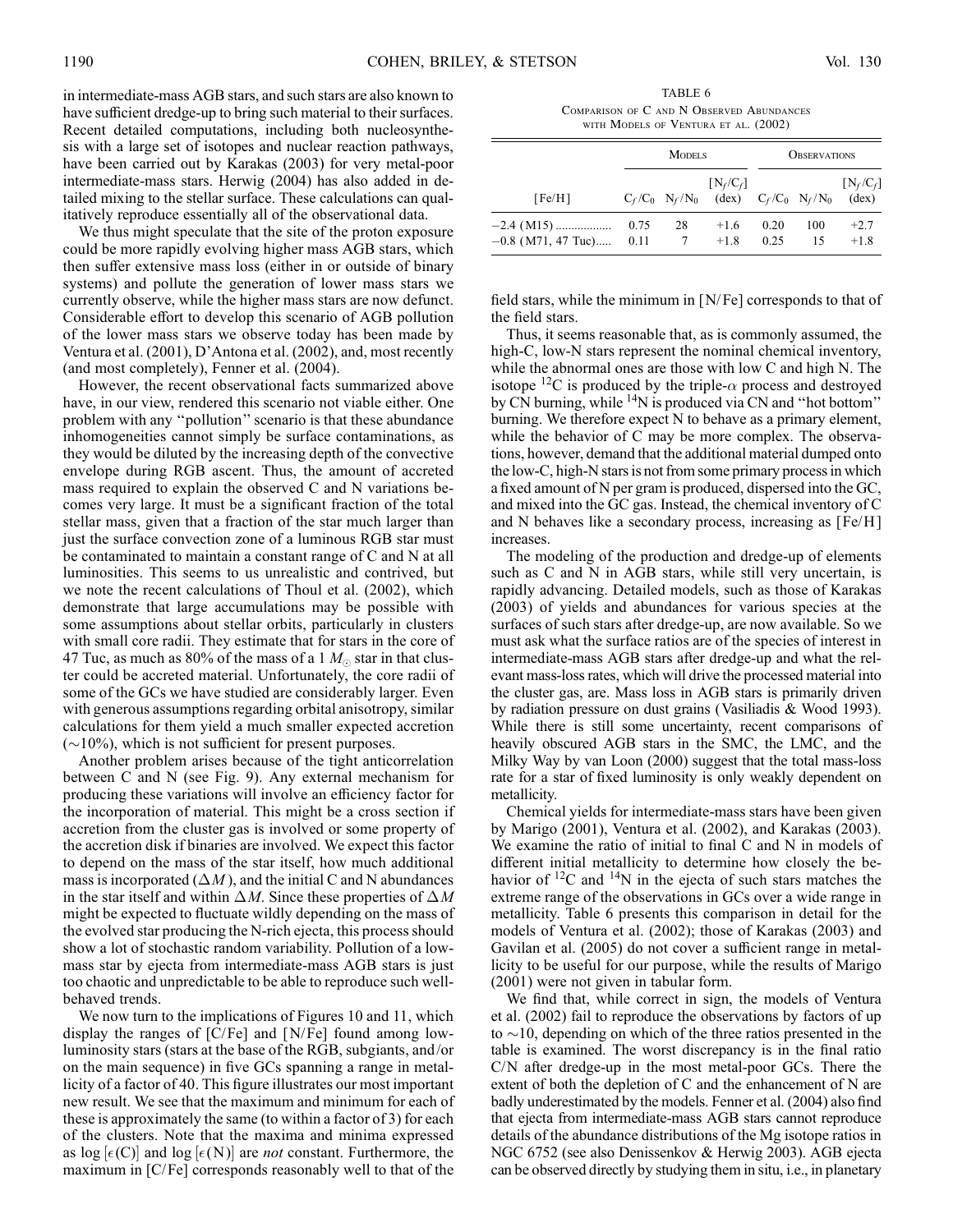nebulae. An independent verification comparison for the predicted yields can be attempted via abundance analyses of the planetary nebulae in the SMC. Stranghellini et al. (2005) discuss the planetary nebulae in the LMC, whose metallicity is higher than that of any GC considered here. The SMC planetary nebulae are not as well studied, and with the demise of the Space Telescope Imaging Spectrograph on the HST, future progress in this area will be, at best, very slow.

Although the predictions of Ventura et al. (2002) and Karakas (2003) for the behavior of C and N after dredge-up of intermediatemass AGB stars are reasonably consistent with each other, the uncertainty in these calculations must be large. Whether it is large enough to accommodate discrepancies of a factor of  $\sim$  10 in C/N ratios is not clear. An optimist would say that this level of (dis)agreement is satisfactory, given the difficulties and complexity of the modeling effort required, while a pessimist would say that these discrepancies are larger than can be reasonably expected from the models and data. A very recent paper, Ventura & D'Antona (2005), discusses the modeling uncertainties arising from just one issue: the description of convection adopted. They find that changes of a factor of 2 in predicted C and N surface abundances in intermediate-mass metal-poor AGB stars are easily achieved by this means. We choose to be optimists. More such modeling efforts, even though they require many assumptions, will be very valuable.

## 10. IMPLICATIONS FOR GLOBULAR CLUSTER FORMATION AND CHEMICAL EVOLUTION

In addition to the accumulated evidence regarding C and N abundances presented above, there is one other key fact that must figure in any model of the chemical evolution of GCs. This is that the abundances of the heavy elements, particularly those between Ca and the Fe peak, are constant for all stars in a GC. Extensive efforts (see, e.g., Cohen & Meléndez 2005) have failed to detect any dispersion larger than the observational errors. The abundance spreads are confined to the light elements.<sup>7</sup>

We suggest that a viable scenario for the chemical evolution of GCs can only be constructed if GC stars are not all coeval, and more than one epoch of star formation in GCs must have occurred, albeit all within a relatively short timescale. During the early stages, a variation in C and N abundances satisfying the above observational data was imprinted on the protocluster gas before the present generation of stars we now observe was formed. The low-mass stars we currently observe formed from the polluted gas some time later during the extended period of star formation in GCs. Furthermore, if one is a pessimist, one must rule out some previous-generation intermediate-mass AGB stars as the source of this pollution because of problems in the predicted C/N ratios. If one is an optimist, then one ascribes these problems to modeling difficulties, to mass-loss rates increasing dramatically with increasing metallicity, which is not supported by observations (van Loon 2000), or to some other such factor, and assumes that these AGB stars did generate the C and N variations seen today in low-luminosity GC stars.

A tentative scenario that fits most of the facts might be that the first stars to form in the protocluster gas were very massive. Since this gas might have had very low metallicity, theoretical support for an initial mass function heavily biased toward highmass stars under these conditions can be found in the review of Bromm & Larson (2004). The Type II supernovae (SNe II) from these stars produced the heavy elements through the Fe

peak seen in GC stars. The violent explosions ejected energy into the cluster gas, which kept it well mixed. This is crucial to maintaining constant abundances of the heavy elements in the stars within a particular GC. SN II explosions may also have acted to disrupt the lowest mass protoclusters, which became halo field stars.

The lifetimes of high-mass stars are very short, and so was the duration of this phase of evolution of the GC. After some (short) time, no more massive stars were formed. Intermediatemass stars began to form with metallicity the same as that of the GC as seen today. Such stars have typical lifetimes of  $\sim$ 2 Gyr. During the course of their evolution, they produced material in their interiors that went through the CN process (and the ON process, to some extent). This material was subsequently ejected, but the gas was no longer mixed globally over the cluster volume, and local pockets of substantial or negligible enrichment of the light elements developed. Since GC CMDs do not permit an age range of 2 Gyr among the low-mass GC stars, no low-mass stars could have formed until near the end of this second phase. At this point, the low-mass stars that we see today formed with variable light-element ratios but fixed heavy-element abundances.

It is now possible to include the formation of GCs in cosmological simulation (Kravtsov & Gnedin 2005). However, the level of detail needed here to follow their chemical evolution with regard to the light elements is still beyond our capabilities. Although the overall picture sketched above seems reasonable, current models for nucleosynthesis and dredge-up for intermediate-mass AGB stars fail to reproduce in detail the observed C and N variations in GC stars, in the sense that the C depletions and N enhancements observed in low-metallicity GCs are considerably larger than theory predicts. Unless those models are flawed, the relatively short-lived stellar source for the second phase of this scenario, when the cluster gas is no longer well mixed throughout its volume, is unknown.

In evaluating such a scenario, it is important to remember that the present mass of a GC may be much lower than its initial mass as a protocluster; stars are lost from the cluster through many processes (see, e.g., Mashchenko & Sills 2005). Thus, the absence of a relation between the present mass (or central density) of a GC and its [Fe/H] should not be surprising. It would be of interest to test to even greater accuracy the constancy of the Fe peak elements within a particular GC.

### 11. SUMMARY

We present moderate-resolution spectroscopy and photometry for a large sample of subgiants and stars at the base of the RGB in the extremely metal-poor Galactic globular cluster M15 (NGC 7078), with the goal of deriving C abundances (from the G band of CH) and N abundances (from the NH band at  $3360 \text{ Å}$ ). Star-to-star stochastic variations with significant range in [C/Fe] and especially [N/Fe] are found at all luminosities extending to the subgiants at  $M_V \sim +3$ .

An analysis of these Keck LRIS spectra with theoretical synthetic spectra reveals that these star-to-star variations between C and N abundances are anticorrelated, as would be expected from the presence of proton-capture-exposed material in our sample stars. The evolutionary states of these stars are such that the currently proposed mechanisms for in situ modifications of C, N, and O have yet to take place. On this basis, we infer that the source of proton exposure lies not within the present stars but more likely in a population of more massive stars that have ''polluted'' our sample.

The range of variation of the N abundances is very large, and the sum of  $C + N$  increases as C decreases. To reproduce this

There is increasing evidence that there may be some variation of the heavy and very rare r- and s-process elements in GCs. We ignore this here.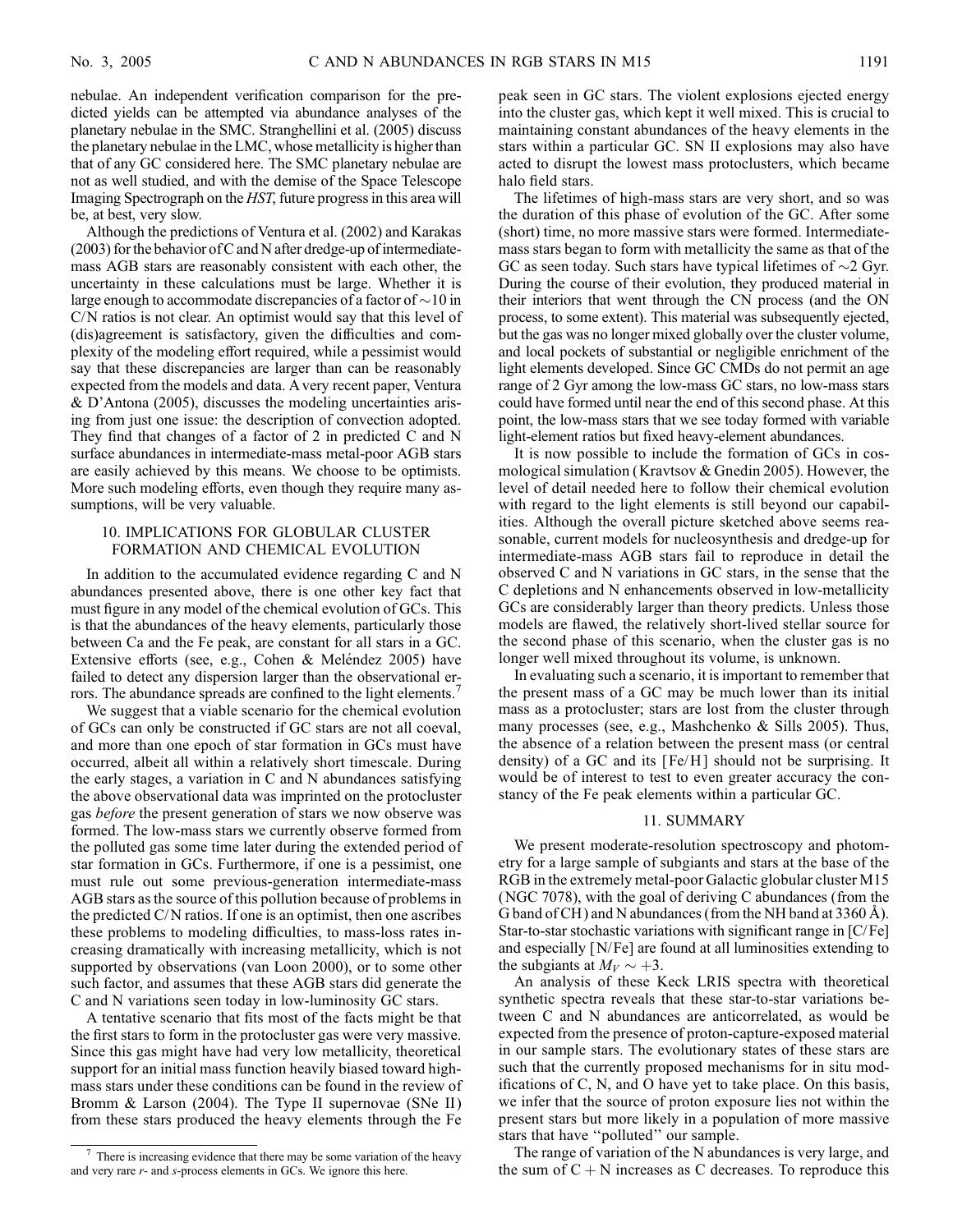requires the incorporation not only of CN but also of ONprocessed material, as we also found earlier for M5 (see GC-CN).

We combine our work with that of Trefzger et al. (1983) for the brighter giants in M15 to extend coverage to a larger luminosity range reaching from the RGB tip to the main-sequence turnoff. We then find strong evidence for additional depletion of C among the most luminous giants. This presumably represents the first dredge-up (with enhanced deep mixing) expected for such luminous RGB stars in the course of normal stellar evolution as they cross the RGB bump.

Our work now covers four GCs (M15, M13, M5, and M71; see GC-CN ) spanning a metallicity range of a factor of 40. We look at the trends of C and N abundances common to all the GCs studied to date, including (from the literature) 47 Tuc. While all clusters studied show strong anticorrelated variations of C and N at all luminosities probed, the metal-rich clusters (M71, 47 Tuc, and M5) do not show evidence for the first dredge-up among their most luminous giants, while the metal-poor ones (M13, M92, and M15, plus M5) do. This is predicted by the models of the first dredge-up on the RGB, which can reproduce essentially all the key features of the associated changes in C abundance, including the luminosity at which it begins and the amplitude of the decline in  $[C/Fe]$  as a function of metallicity. The metal-poor clusters do not show evidence for the bimodality in CH and CN line strengths seen in the metal-rich clusters. The origin of the bimodality is unclear.

It is the star-to-star variations in C and N seen at low luminosity in all these GCs that is more difficult to explain. Having eliminated in situ CN processing, pollution by material from intermediate-mass AGB stars is the most popular current scenario to produce this. However, we rule out this suggestion, at least as far as accretion onto existing stars is concerned.

Our most important new result is that the range of  $[C/Fe]$  and [N/Fe] seen in these five GCs is approximately constant (see Figs. 10 and 11), i.e., C and N are behaving as though they were produced via a secondary, not a primary, nucleosynthesis process. A detailed comparison of our results with the models for nucleosynthesis and dredge-up of low-metallicity intermediatemass AGB stars by Ventura et al. (2002) fails to explain the details of the C and N abundances, predicting key ratios incorrectly by up to a factor of  $\sim$ 10. Thus, pollution of cluster gas by such stars can also be ruled out unless current models of surface N abundances after dredge-up are flawed, which seems

possible given the complexity of the modeling and the many assumptions required.

The behavior of the C and N abundances among lowluminosity stars in GCs, while [Fe/H] is constant to high precision within each GC, forces us to assume that there was an extended period of star formation in GCs. The first stars were exclusively of high mass, and their SN II ejecta produced the heavy metals seen in the GC. A second generation of short-lived stars of an unknown type (not intermediate-mass AGB stars, unless current models are flawed) evolved, ejected mass, and polluted the GC gas with light elements; the low-mass stars we see today formed afterward.

The entire Keck HIRES and LRIS user communities owe a huge debt to Jerry Nelson, Gerry Smith, Steve Vogt, Bev Oke, and many other people who have worked to make the Keck Telescope and HIRES and LRIS a reality and to operate and maintain the Keck Observatory. We are grateful to the W. M. Keck Foundation for the vision to fund the construction of the W. M. Keck Observatory. The authors wish to extend special thanks to those of Hawaiian ancestry on whose sacred mountain we are privileged to be guests. Without their generous hospitality, none of the observations presented herein would have been possible.

J. G. C. acknowledges support from the National Science Foundation (under grant AST 02-5951), and M. M. B. acknowledges support from the National Science Foundation (under grant AST 00-98489) and the F. John Barlow endowed professorship. We are also in debt to Roger Bell for the use of the SSG program, the dean of the University of Wisconsin— Oshkosh College of Letters and Sciences for the workstation that made the extensive modeling possible, and Jorge Meléndez for the IR observations.

This work has made use of the USNOFS Image and Catalog Archive operated by the United States Naval Observatory, Flagstaff Station ( http://www.nofs.navy.mil/data/fchpix). This publication makes use of data from the Two Micron All Sky Survey, which is a joint project of the University of Massachusetts and the Infrared Processing and Analysis Center, funded by the National Aeronautics and Space Administration and the National Science Foundation.

#### REFERENCES

- Asplund, M., Grevesse, N., & Sauval, A. J. 2005, in ASP Conf. Ser. 336, Cosmic Abundances as Records of Stellar Evolution and Nucleosynthesis, ed. F. N. Bash & T. G. Barnes (San Francisco: ASP), in press
- Bell, R. A., & Gustafsson, B. 1978, A&AS, 34, 229
- ———. 1989, MNRAS, 236, 653
- Bell, R. A., Paltoglou, G., & Tripicco, M. J. 1994, MNRAS, 268, 771
- Bellman, S., Briley, M. M., Smith, G. H., & Claver, C. F. 2001, PASP, 113, 326
- Briley, M. M., & Cohen, J. G. 2001, AJ, 122, 242
- Briley, M. M., Cohen, J. G., & Stetson, P. B. 2002, ApJ, 579, L17
- ———. 2004a, AJ, 127, 1579
- Briley, M. M., Harbeck, D., Smith G. H., & Grebel, E. K. 2004b, AJ, 127, 1588
- Briley, M. M., Hesser, J. E., Bell, R. A., Bolte, M., & Smith, G. H. 1994, AJ, 108, 2183
- Briley, M. M., & Smith, G. H. 1993, PASP, 105, 1260
- Briley, M. M., Smith, G. H., & Claver, C. F. 2001, AJ, 122, 2561
- Bromm, V., & Larson, R. B. 2004, ARA&A, 42, 79
- Buonanno, R., Corsi, C. E., & Fusi Pecci, F. 1985, A&A, 145, 97
- Cannon, R. D., Croke, B. F. W., Bell, R. A., Hesser, J. E., & Stathakis, R. A. 1998, MNRAS, 298, 601
- Carbon, D. F., Langer, G. E., Butler, D., Kraft, R., Suntzeff, N., Kemper, E., Trefzger, C., & Romanishin, W. 1982, ApJS, 49, 207
- Cavallo, R. M., Sweigart, A. V., & Bell, R. A. 1998, ApJ, 492, 575
- Charbonnel, C. 1994, A&A, 282, 811
- ———. 1995, ApJ, 453, L41
- Cohen, J. G. 1999, AJ, 117, 2434
- Cohen, J. G., Briley, M. M., & Stetson, P. B. 2002, AJ, 123, 2525
- Cohen, J. G., & Meléndez, J. 2005, AJ, 129, 303
- Cutri, R. M., et al. 2003, Explanatory Supplement to the 2MASS All-Sky Data Release ( Pasadena: IPAC), http://www.ipac.caltech.edu/2mass/releases/allsky/ doc/explsup.html
- DaCosta, G. S., & Armandroff, T. E. 1990, AJ, 100, 162
- D'Antona, F., Caloi, V., Montalban, J., Ventura, P., & Gratton, R. 2002, A&A, 395, 69
- Demarque, P., Woo, J., Kim, Y., & Yi, S. K. 2004, ApJS, 155, 667
- Denissenkov, P. A., & Denissenkova, S. N. 1990, Soviet Astron. Lett., 16, 275
- Denissenkov, P. A., & Herwig, F. 2003, ApJ, 590, L99
- Denissenkov, P. A., & Weiss, A. 1996, A&A, 308, 773
- Do Nascimento, J. D., Jr., Charbonnel, C., Lèbre, A., de Laverny, P., & De Medeiros, J. R. 2000, A&A, 357, 931
- Durrell, P. B., & Harris, W. E. 1993, AJ, 105, 1420
- Fenner, Y., Campbell, S., Karakas, A. I., Lattanzio, J. C., & Gibson, B. K. 2004, MNRAS, 353, 789
- Gavilan, M., Buell, J. F., & Molla, M. 2005, A&A, 432, 861
- Gratton, R. G., Sneden, C., & Carretta, E. 2004, ARA&A, 42, 385